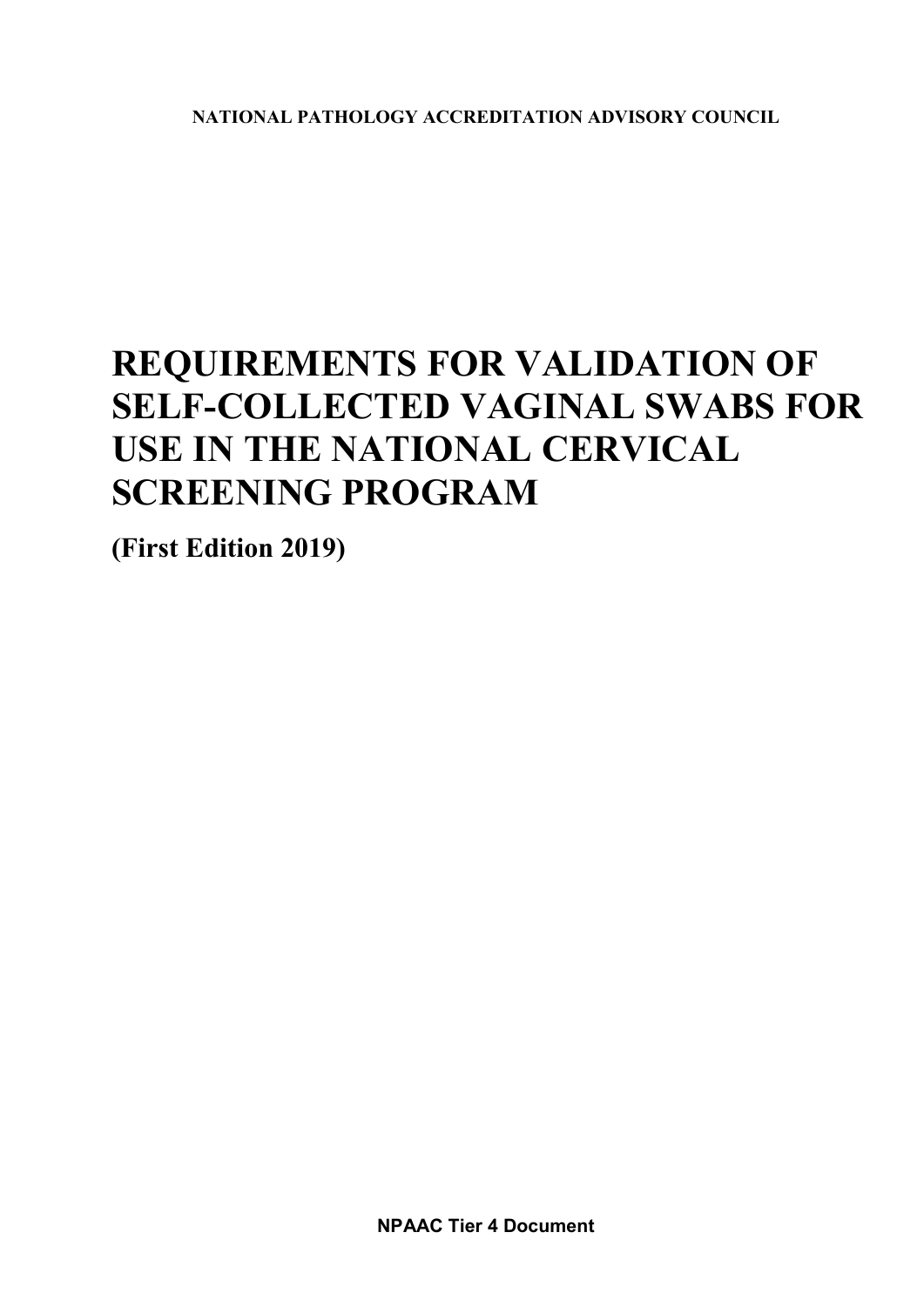Print ISBN: 978-1-76007-400-5 Online ISBN: 978-1-76007-401-5 Publications approval number: 12507

#### **Copyright**

© 2019 Commonwealth of Australia as represented by the Department of Health

This work is copyright. You may copy, print, download, display and reproduce the whole or part of this work in unaltered form for your own personal use or, if you are part of an organisation, for internal use within your organisation, but only if you or your organisation:

- (a) do not use the copy or reproduction for any commercial purpose; and
- (b) retain this copyright notice and all disclaimer notices as part of that copy or reproduction.

Apart from rights as permitted by the *Copyright Act 1968* (Cth) or allowed by this copyright notice*,* all other rights are reserved, including (but not limited to) all commercial rights.

Requests and inquiries concerning reproduction and other rights to use are to be sent to the Communication Branch, Department of Health, GPO Box 9848, Canberra ACT 2601, or via e-mail to corporate comms@health.gov.au

First published 2019

Australian Government Department of Health

*ii Requirements for Validation of Self-Collected Vaginal Swabs for Use in the National Cervical Screening Program*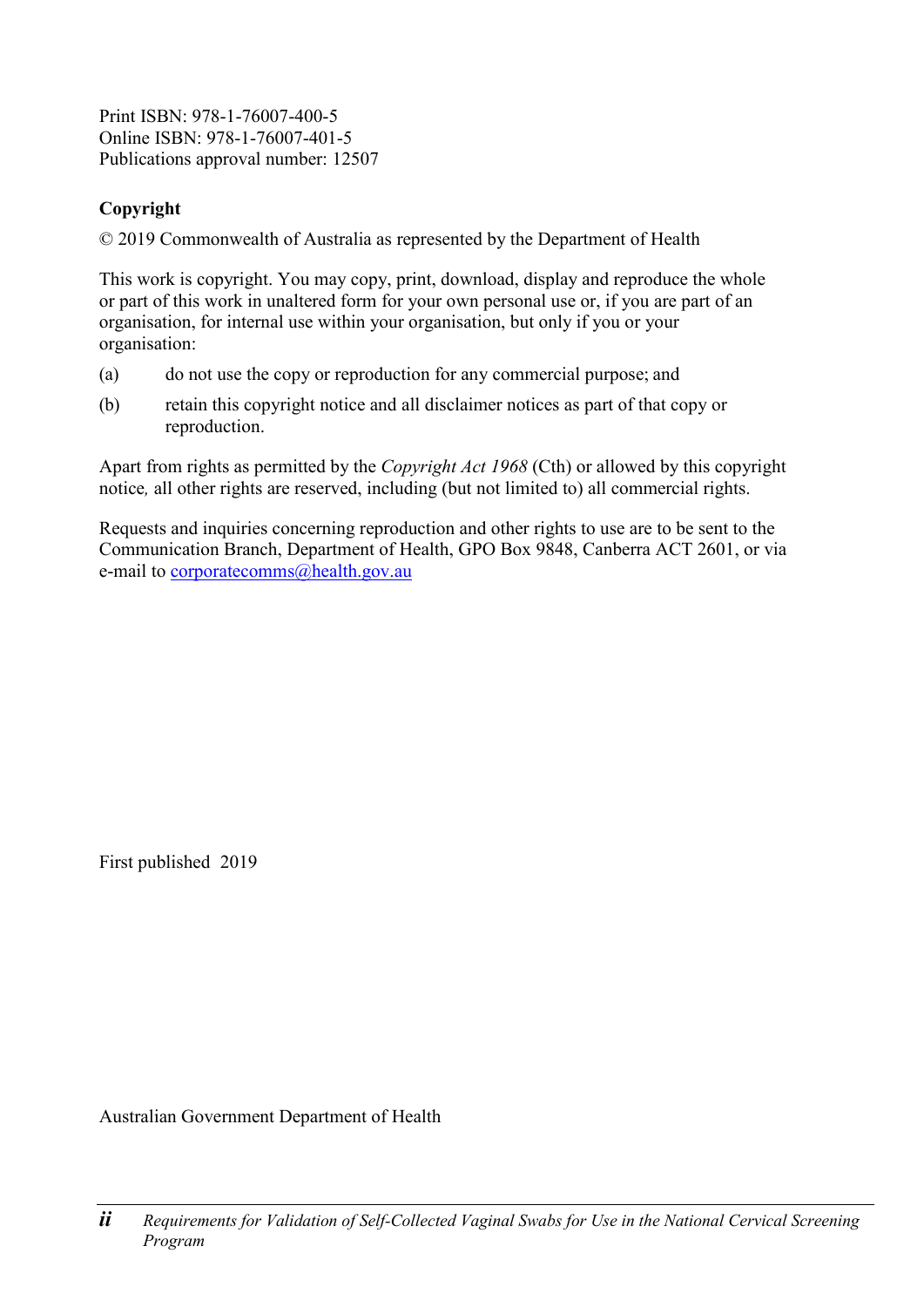# **Contents**

| 1. |                                                                                        |  |
|----|----------------------------------------------------------------------------------------|--|
| 2. |                                                                                        |  |
| 3. |                                                                                        |  |
| 4. |                                                                                        |  |
| 5. |                                                                                        |  |
| 6. |                                                                                        |  |
| 7. |                                                                                        |  |
|    | Appendix A Use of Validation Assessment Material to Verify Analytical Performance      |  |
|    | Appendix B Evaluation of Performance of testing of SCVS by Applicant Laboratories with |  |
|    |                                                                                        |  |
|    |                                                                                        |  |
|    |                                                                                        |  |
|    |                                                                                        |  |
|    |                                                                                        |  |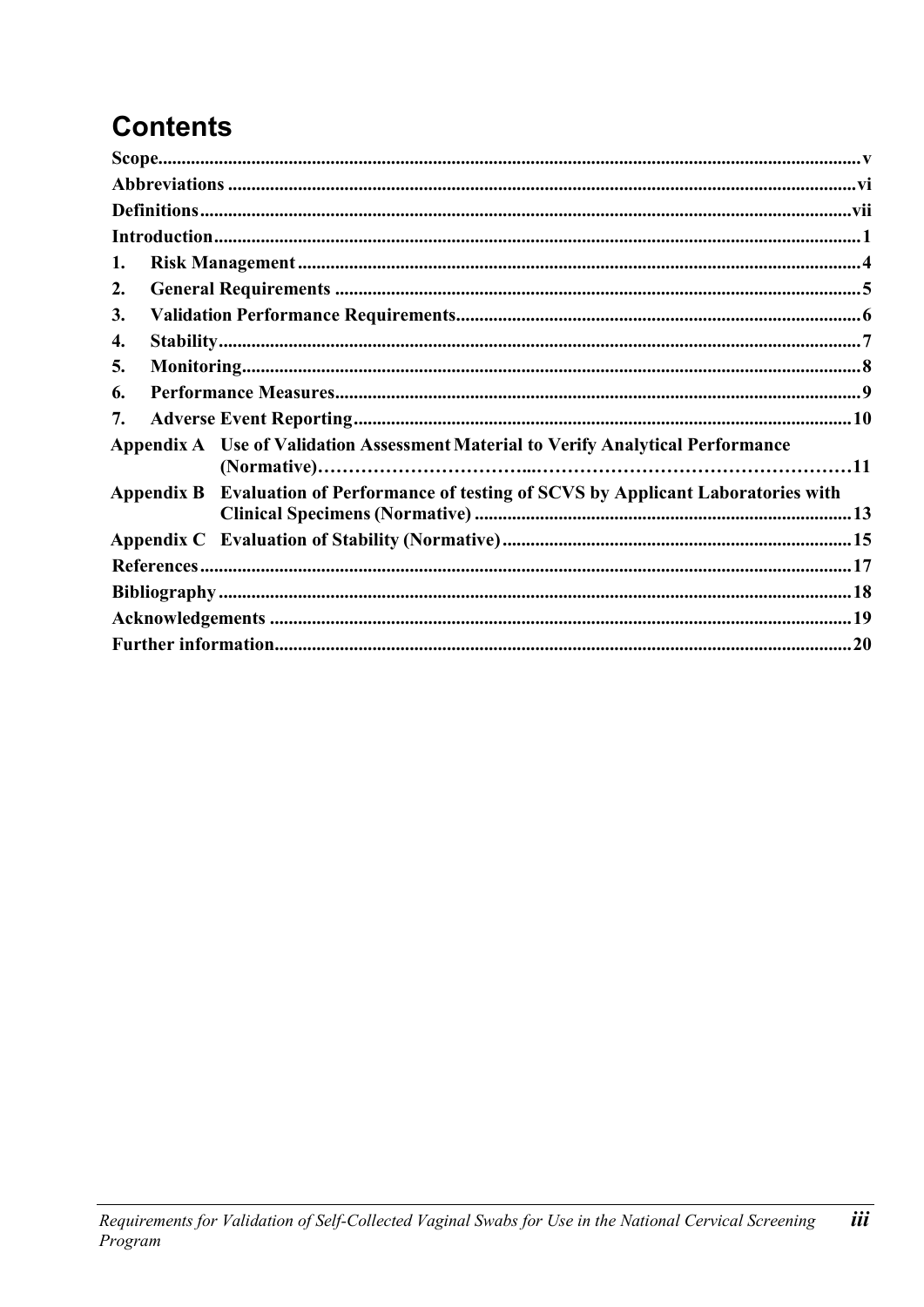The National Pathology Accreditation Advisory Council (NPAAC) was established in 1979 to consider and make recommendations to the Australian, state and territory governments on matters related to the accreditation of pathology laboratories and the introduction and maintenance of uniform Standards of practice in pathology laboratories throughout Australia. A function of NPAAC is to formulate Standards and initiate and promote guidelines and education programs about pathology tests.

Publications produced by NPAAC are issued as accreditation material to provide guidance to laboratories and accrediting agencies about minimum standards considered acceptable for good laboratory practice.

Failure to meet these Standards may pose a risk to public health and patient safety.

*iv Requirements for Validation of Self-Collected Vaginal Swabs for Use in the National Cervical Screening Program*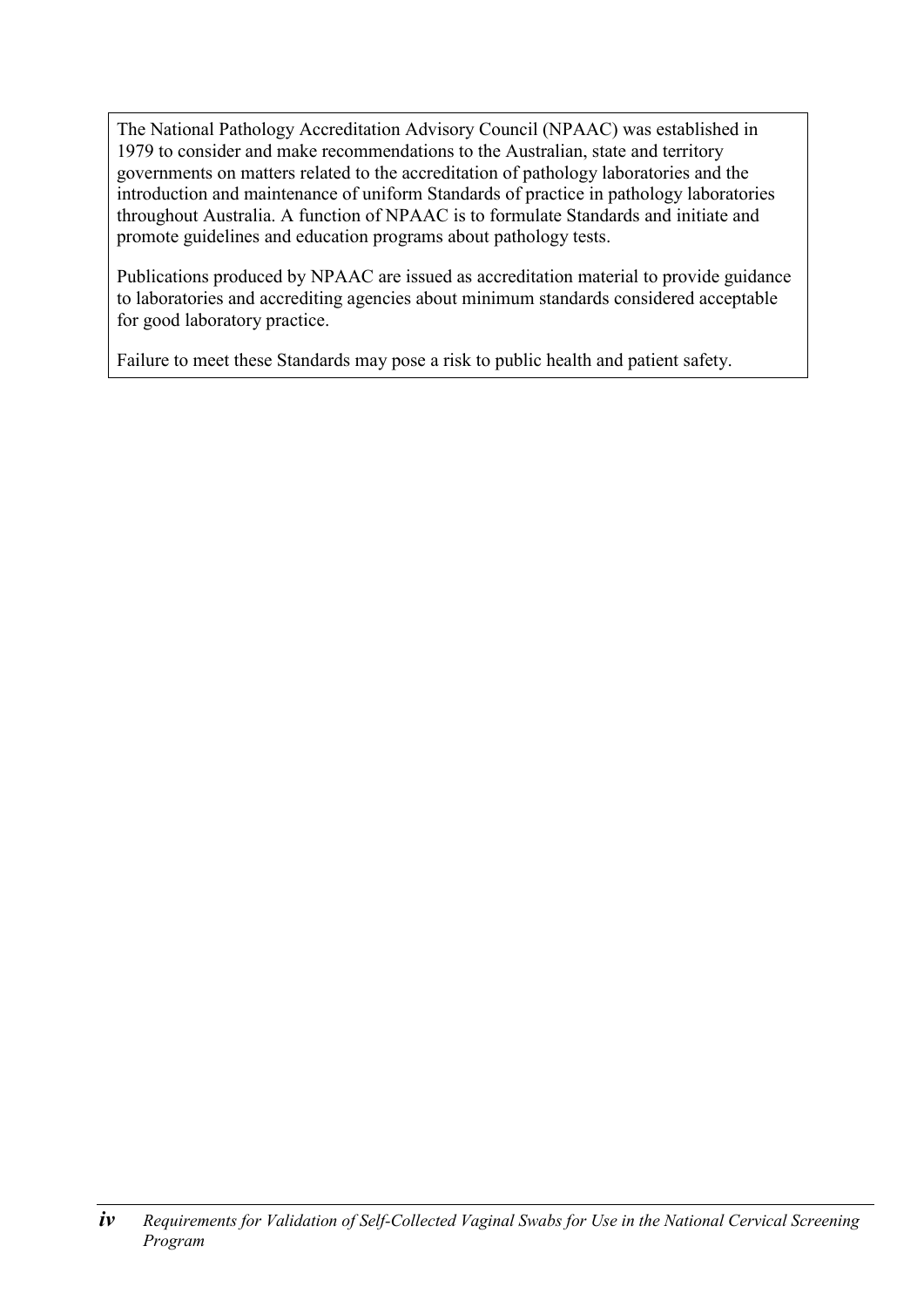# <span id="page-4-0"></span>**Scope**

The *Requirements for Validation of Self-Collected Vaginal Swabs for Use in the National Cervical Screening Program (First Edition 2019)* is a Tier 4 NPAAC document and must be read in conjunction with the Tier 2 document *Requirements for Medical Pathology Services*. The latter is the overarching document broadly outlining Standards for good medical pathology practice where the primary consideration is patient welfare, and where the needs and expectations of patients, laboratory staff and referrers (both for pathology requests and inter-laboratory referrals) are safely and satisfactorily met in a timely manner.

Whilst there must be adherence to all the requirements in the Tier 2 document, reference to specific Standards in the document are provided for assistance under the headings in this document.

The Requirements outline the minimum standards that an Applicant laboratory must meet in order to offer testing of self-collected vaginal swabs (SCVS) for human papillomavirus (HPV) as part of the National Cervical Screening Program (NCSP) as an in-house in vitro diagnostic medical device (IVD). Comparator laboratories must also meet these Requirements, excluding S3.1 in Standard 3 - Validation Performance Requirements.

The actual swab used by a laboratory to enable self-collection of a vaginal sample for HPV testing must be registered on the Australian Register of Therapeutic Goods. However, as yet no manufacturer has validated the use of their HPV assay with this type of specimen and therefore the use of these swabs must be validated as an in-house IVD (i.e., use of this swab type with the HPV assay means the overall test is considered to be an in-house IVD).

Laboratories wishing to offer testing of SCVS can validate use of this specimen type by comparison with health care worker collected swabs from the uterine cervix. Such protocols are not the subject of these Requirements.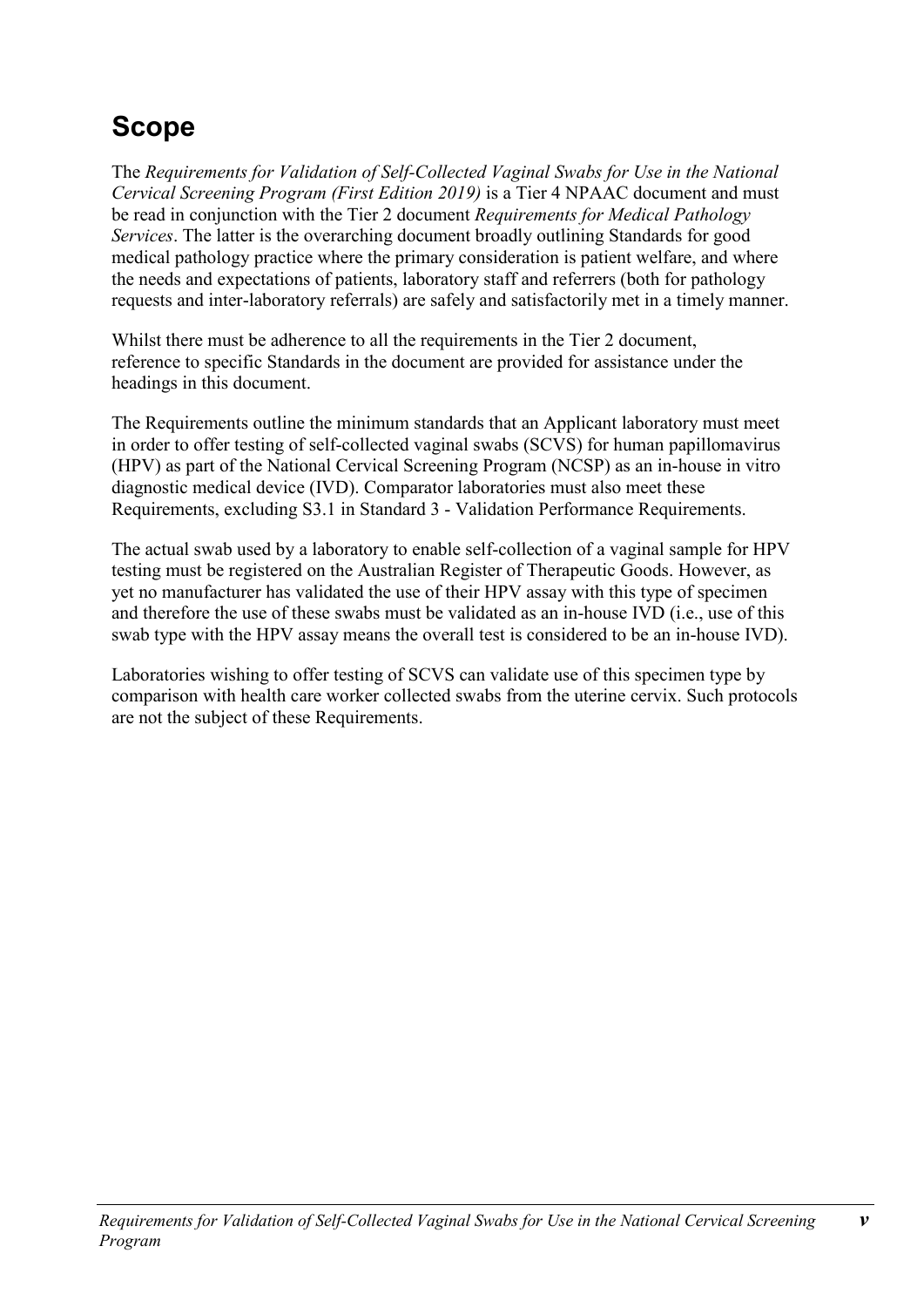### <span id="page-5-0"></span>**Abbreviations**

| <b>Abbreviation</b> | <b>Description</b>                                     |
|---------------------|--------------------------------------------------------|
| <b>ARTG</b>         | Australian Register of Therapeutic Goods               |
| <b>AS</b>           | <b>Australian Standard</b>                             |
| <b>CLSI</b>         | Clinical and Laboratory Standards Institute            |
| <b>EQA</b>          | <b>External Quality Assurance</b>                      |
| <b>ISO</b>          | International Organization for Standardization         |
| <b>HPV</b>          | Human Papillomavirus                                   |
| In-house IVD        | In-house In Vitro Diagnostic Medical Device            |
| <b>LOD</b>          | Limit of Detection                                     |
| <b>NAT</b>          | Nucleic Acid Test                                      |
| <b>NATA</b>         | National Association of Testing Authorities, Australia |
| <b>NCSP</b>         | National Cervical Screening Program                    |
| <b>NPAAC</b>        | National Pathology Accreditation Advisory Council      |
| $\rm QC$            | <b>Quality Control</b>                                 |
| $\overline{QS}$     | <b>Quality System</b>                                  |
| <b>RCPA</b>         | Royal College of Pathologists of Australasia           |
| <b>RMPS</b>         | Requirements for Medical Pathology Services            |
| <b>SCVS</b>         | Self-collected Vaginal Swab                            |
| <b>TGA</b>          | Therapeutic Goods Administration                       |

*vi Requirements for Validation of Self-Collected Vaginal Swabs for Use in the National Cervical Screening Program*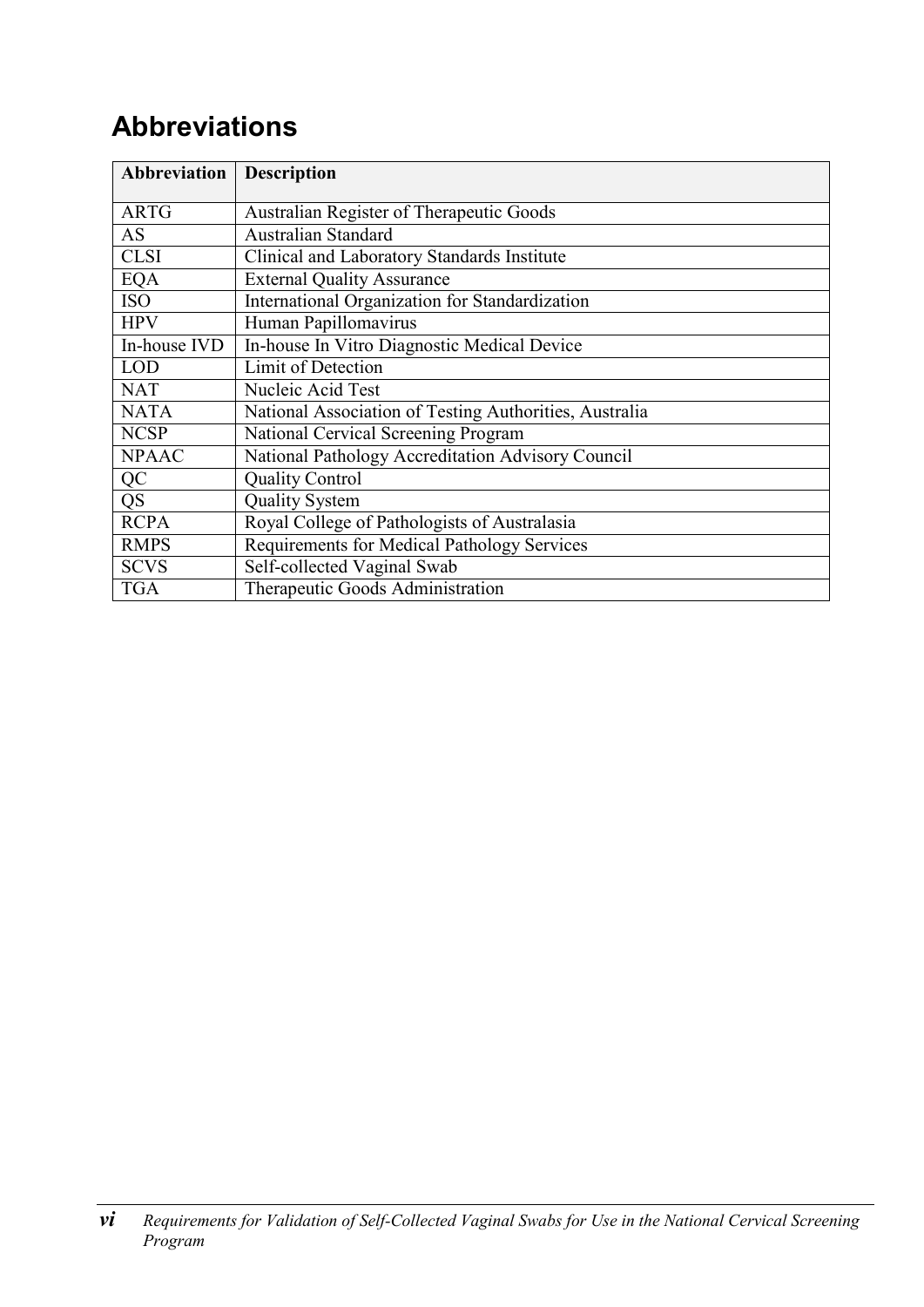# <span id="page-6-0"></span>**Definitions**

| <b>Term</b>                     | <b>Definition</b>                                                                                                                                                                                                                                                                                                                                                                                                                                                                                                |
|---------------------------------|------------------------------------------------------------------------------------------------------------------------------------------------------------------------------------------------------------------------------------------------------------------------------------------------------------------------------------------------------------------------------------------------------------------------------------------------------------------------------------------------------------------|
| Applicant laboratory            | means for the purposes of this document, a laboratory that is<br>seeking to validate the use of SCVS as an in-house IVD short of<br>performing a direct comparison of SCVS against health care worker<br>collected cervical specimens. An applicant laboratory that achieves<br>accreditation to test SCVS using these requirements cannot<br>subsequently function as a Comparator laboratory unless it has<br>performed a direct comparison of SCVS against healthcare worker<br>collected cervical specimens. |
| <b>ARTG</b> registered          | means a device included in the Australian Register of Therapeutic<br>Goods by the Therapeutic Goods Administration and approved for<br>supply in Australia.                                                                                                                                                                                                                                                                                                                                                      |
| Clinical evidence for<br>an IVD | means all the information that supports the scientific validity and<br>performance for its use as intended by the manufacturer.                                                                                                                                                                                                                                                                                                                                                                                  |
| Clinical utility                | means the usefulness of the results obtained from testing with the<br>IVD medical device and the value of the information to the<br>individual being tested and/or the broader population.                                                                                                                                                                                                                                                                                                                       |
| Clinical performance            | means the ability of an IVD medical device to yield results that are<br>correlated with a particular clinical condition/physiological state in<br>accordance with the target population and the intended user.                                                                                                                                                                                                                                                                                                   |
| Comparator<br>laboratory        | means for the purposes of this document, a laboratory that has<br>validated their assays for SCVS against health care worker collected<br>cervical specimens and been accredited for performing HPV testing<br>on SCVS.                                                                                                                                                                                                                                                                                          |
| Conformity<br>assessment        | means a process undertaken by an accreditation body to assess the<br>competence of a laboratory or organisation, based on particular<br>Standard(s) and/or other normative documents, and for a defined<br>scope of accreditation.                                                                                                                                                                                                                                                                               |

<span id="page-6-1"></span> <sup>\*</sup> Derived from ISO/IEC 17011:2004 – *Conformity assessment - General requirements for accreditation bodies accrediting conformity assessment bodies*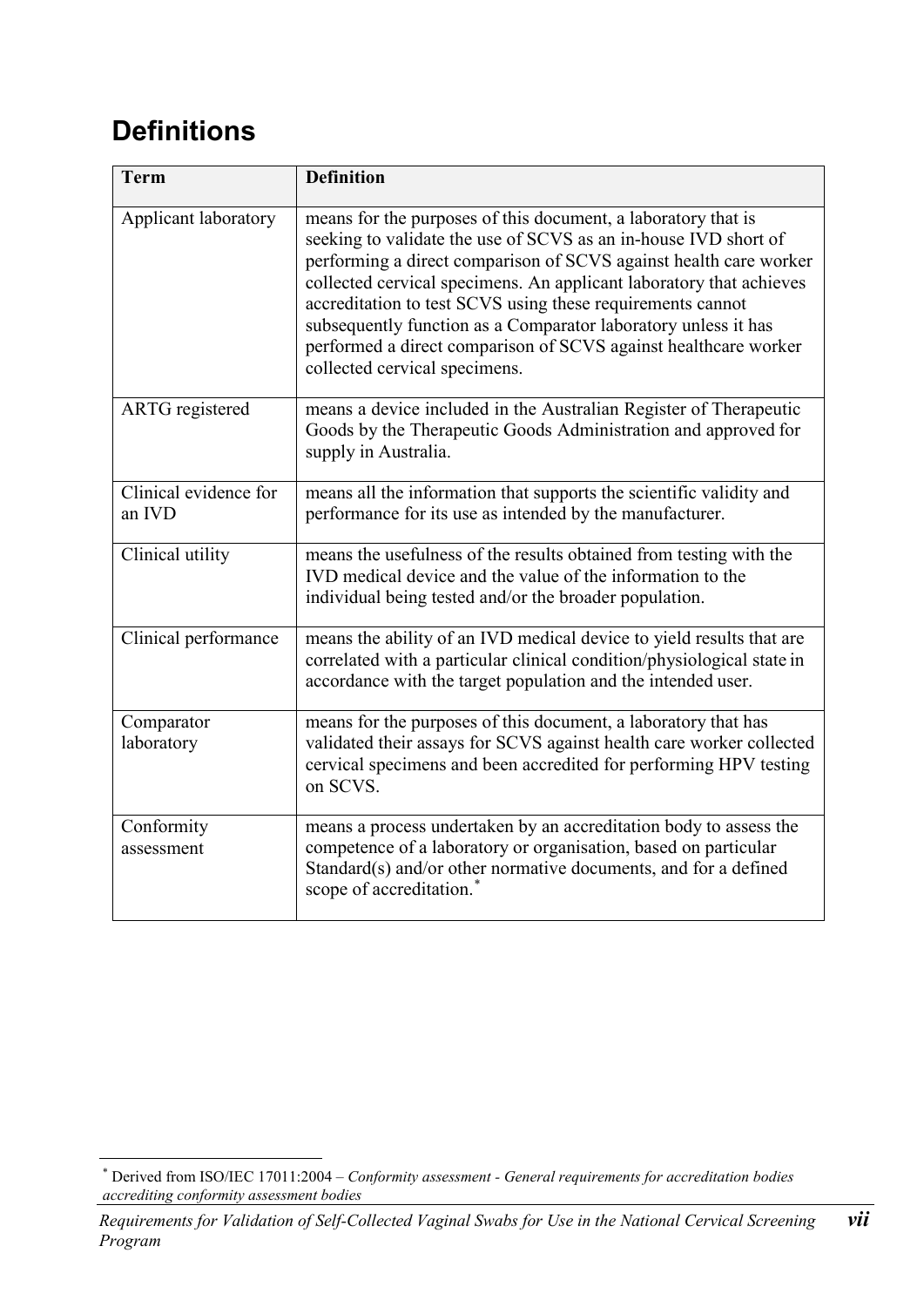| <b>Term</b>                                 | <b>Definition</b>                                                                                                                                                                                                                   |  |  |  |
|---------------------------------------------|-------------------------------------------------------------------------------------------------------------------------------------------------------------------------------------------------------------------------------------|--|--|--|
| In vitro diagnostic<br>medical device (IVD) | means the same as the definition in the <i>Therapeutic Goods (Medical</i> )<br>Devices) Regulations 2002 and is a medical device that is:                                                                                           |  |  |  |
|                                             | a reagent, calibrator, control material, kit, specimen receptacle,<br>(a)<br>software, instrument, apparatus, equipment or system, whether<br>used alone or in combination with another diagnostic product<br>for in vitro use; and |  |  |  |
|                                             | intended by the manufacturer to be used in vitro for the<br>(b)<br>examination of a specimen derived from the human body,<br>solely or principally for:<br>giving information about a physiological or pathological<br>(i)          |  |  |  |
|                                             | state or a congenital abnormality; or                                                                                                                                                                                               |  |  |  |
|                                             | determining safety and compatibility with a potential<br>(ii)<br>recipient; or                                                                                                                                                      |  |  |  |
|                                             | (iii) monitoring therapeutic measures; and                                                                                                                                                                                          |  |  |  |
|                                             | not a product that is:<br>(c)                                                                                                                                                                                                       |  |  |  |
|                                             | intended for general laboratory use; and<br>(i)                                                                                                                                                                                     |  |  |  |
|                                             | not manufactured, sold or presented for use as an IVD medical<br>(d)<br>device.                                                                                                                                                     |  |  |  |
| In-house IVD                                | means the same as the definition in the Therapeutic Goods (medical<br>Devices) Regulations 2002 and is an IVD medical device that is:                                                                                               |  |  |  |
|                                             | within the confines or scope of an Australian laboratory or<br>(a)<br>Australian laboratory network:                                                                                                                                |  |  |  |
|                                             | (i) developed from first principles, or                                                                                                                                                                                             |  |  |  |
|                                             | (ii) developed or modified from a published source; or                                                                                                                                                                              |  |  |  |
|                                             | (iii) developed or modified from any other source; or                                                                                                                                                                               |  |  |  |
|                                             | (iv) used for a purpose, other than the intended purpose<br>assigned by the manufacturer; and                                                                                                                                       |  |  |  |
|                                             | not supplied for use outside that laboratory or laboratory<br>(b)<br>network.                                                                                                                                                       |  |  |  |
| Intended purpose                            | means the same as the definition in the <i>Therapeutic Goods (Medical</i> )<br>Devices) Regulations 2002 and is the purpose for which the<br>manufacturer of the device intends it to be used, as stated in:                        |  |  |  |
|                                             | the information provided with the device; or<br>(a)                                                                                                                                                                                 |  |  |  |
|                                             | the instructions for use of the device; or<br>(b)                                                                                                                                                                                   |  |  |  |
|                                             | any advertising material applying to the device; and<br>(c)                                                                                                                                                                         |  |  |  |
|                                             | technical documentation describing the mechanism of action of<br>(d)<br>the device.                                                                                                                                                 |  |  |  |

*viii Requirements for Validation of Self-Collected Vaginal Swabs for Use in the National Cervical Screening Program*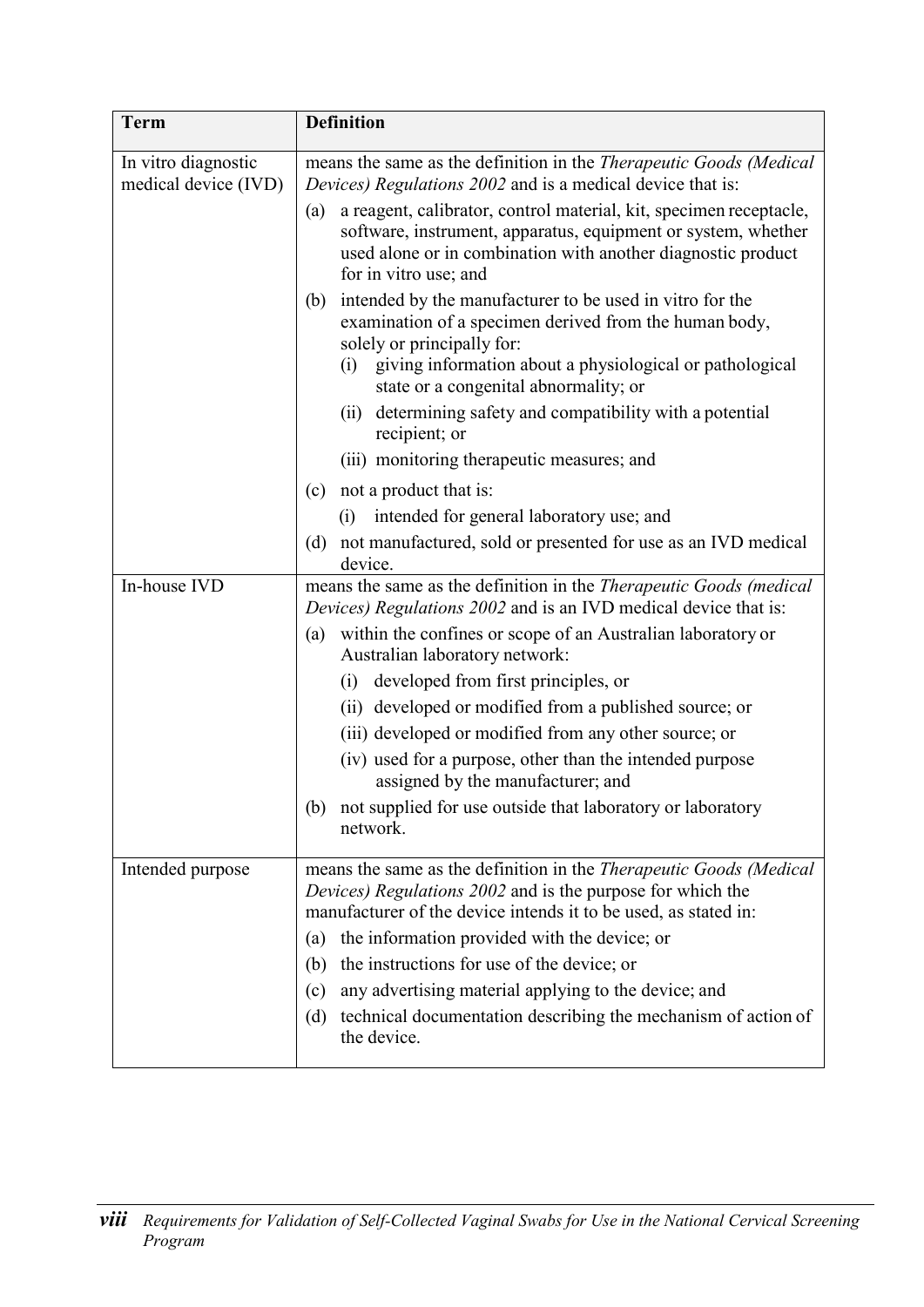| <b>Term</b>                                                     | <b>Definition</b>                                                                                                                                                                                                                                                                                                                                                      |  |
|-----------------------------------------------------------------|------------------------------------------------------------------------------------------------------------------------------------------------------------------------------------------------------------------------------------------------------------------------------------------------------------------------------------------------------------------------|--|
| Medical laboratory<br>network (or<br>Pathology<br>Network)      | means, for the purposes of this document, more than one laboratory<br>operating under the same governance structure.                                                                                                                                                                                                                                                   |  |
| Method validation                                               | means the process of defining an analytical requirement, and<br>confirming that the method under consideration has performance<br>capabilities consistent with what the application requires.                                                                                                                                                                          |  |
| Method verification                                             | means procedures to test what extent the performance data obtained<br>by manufacturers during method validation can be reproduced in the<br>environments of end-users.                                                                                                                                                                                                 |  |
| Modified IVD                                                    | means any IVD medical device that is:                                                                                                                                                                                                                                                                                                                                  |  |
|                                                                 | used for a purpose other than that intended by the original<br>(a)<br>manufacturer; or                                                                                                                                                                                                                                                                                 |  |
|                                                                 | not used in accordance with the manufacturer's instructions for<br>(b)<br>use or the methodology described (i.e, modifications that could<br>affect the performance of the device and would require<br>validation).                                                                                                                                                    |  |
| Requirements for<br><b>Medical Pathology</b><br>Services (RMPS) | means the overarching document broadly outlining standards for<br>good medical pathology practice where the primary consideration is<br>patient welfare, and where the needs and expectations of patients,<br>laboratory staff and referrers (both for pathology requests and inter-<br>laboratory referrals) are safely and satisfactorily met in a timely<br>manner. |  |
| Scientific validity                                             | means the association of an analyte to a clinical condition /<br>physiological state.                                                                                                                                                                                                                                                                                  |  |
| Validation<br>assessment material                               | means materials that when tested contribute device performance<br>information useful for the purposes of assessing validation<br>compliance.                                                                                                                                                                                                                           |  |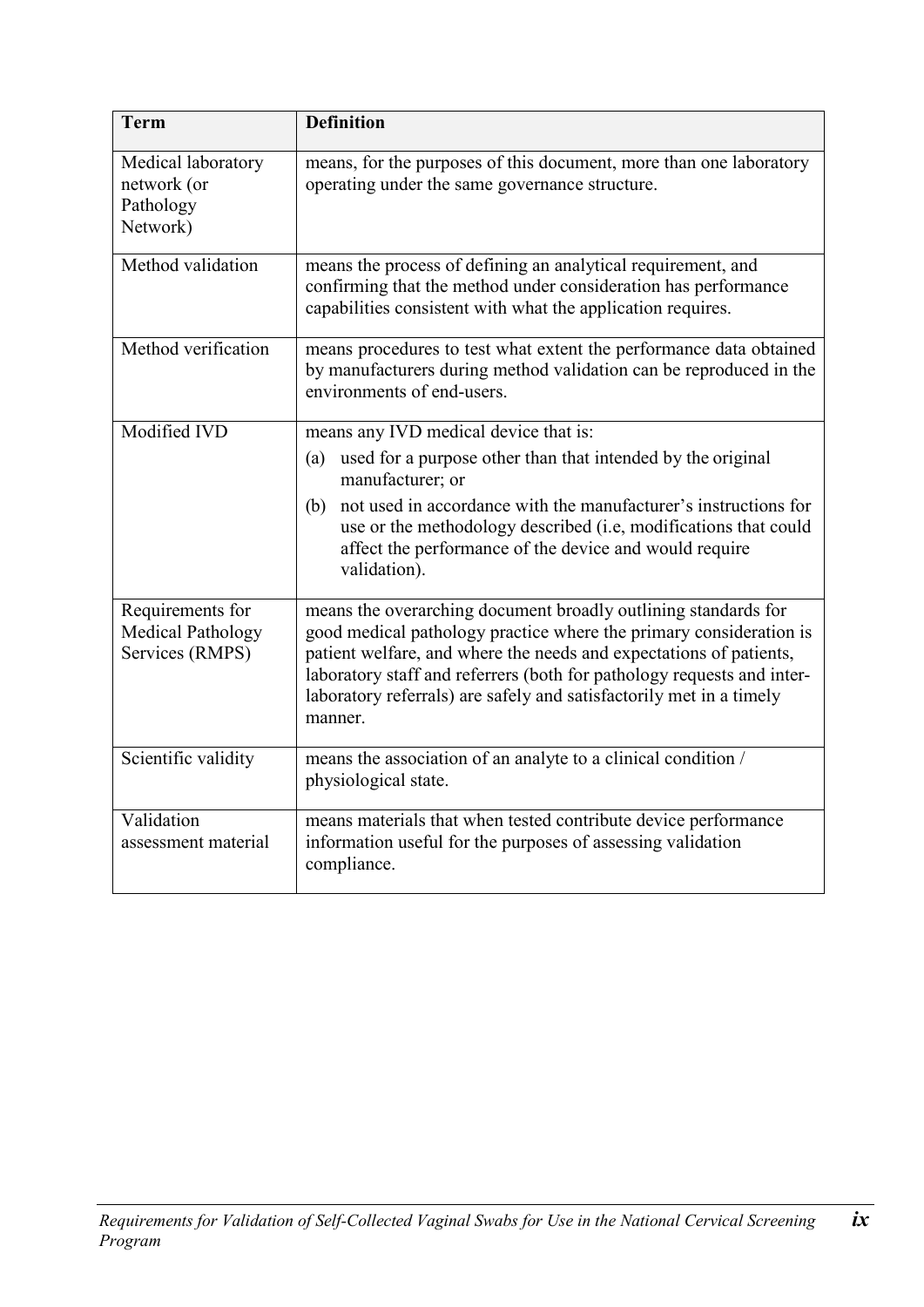*This page is intentionally blank*

*x Requirements for Validation of Self-Collected Vaginal Swabs for Use in the National Cervical Screening Program*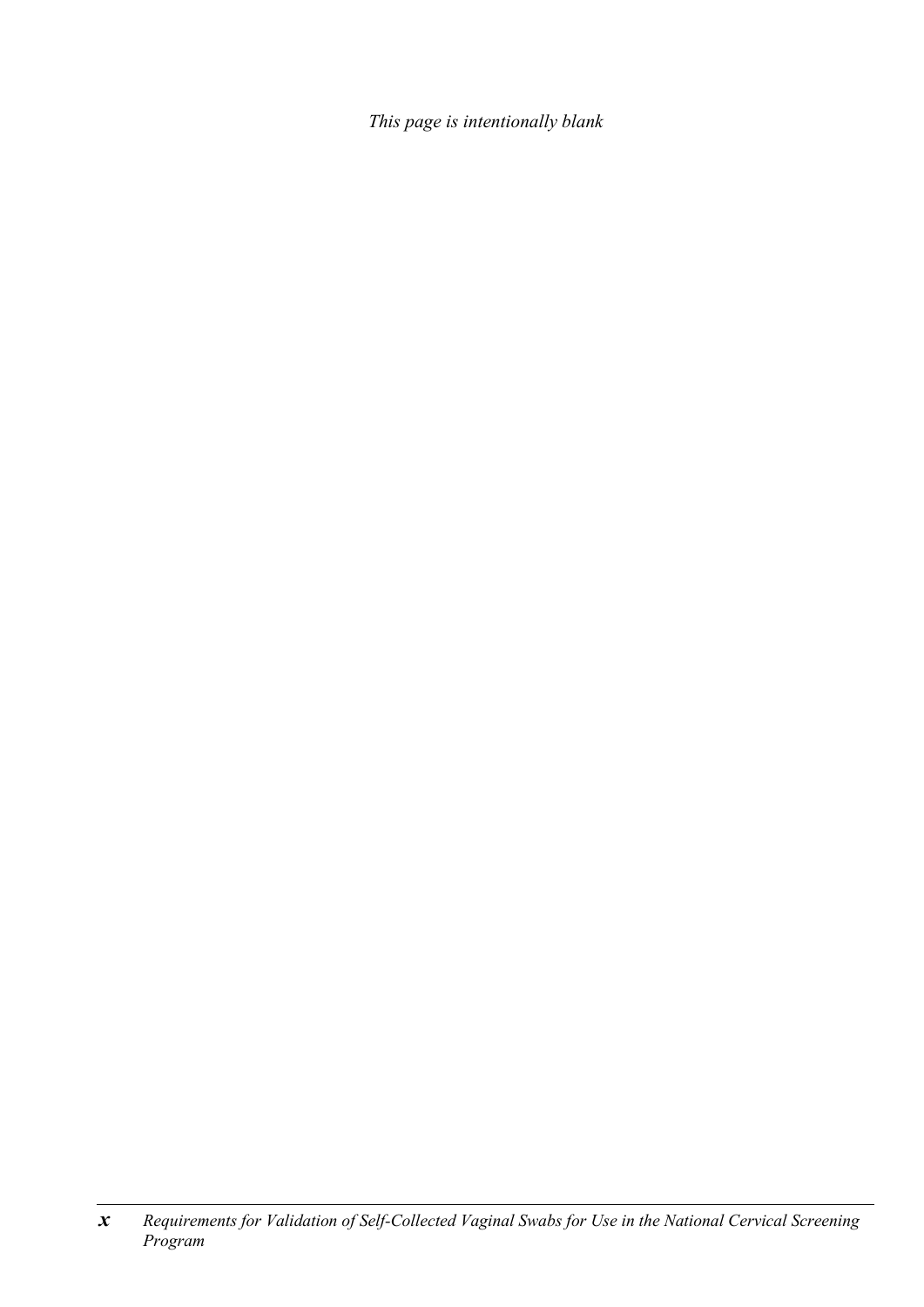# <span id="page-10-0"></span>**Introduction**

The *Requirements for Validation of Self-Collected Vaginal Swab*s *for Use in the National Cervical Screening Program (First Edition 2019)* is an NPAAC Tier 4 document and together with the *Requirements for Medical Pathology Services*, sets out the minimum requirements for best practice for the development and/or use of a self-collected vaginal swab (SCVS) with a commercially supplied HPV assay as an in-house IVD for use in screening as part of the NCSP.

From 1 December 2017, the renewal of the National Cervical Screening Program (NCSP) included a policy for self-collection. [†](#page-10-1) Self-collection aims to improve participation in screening by providing an alternative screening process for asymptomatic individuals who are under-screened or never-screened and who have declined conventional screening via invitations and reminders from health care professionals and the National Cancer Screening Register (NCSR), and recognises the vast majority of cervical cancer in Australia occurs among these individuals.

Currently, there are no commercially supplied HPV nucleic acid tests (NATs) that have been approved for primary population screening that have also been validated by the manufacturers for use on SCVS. Therefore, testing of SCVS with these NATs constitutes an in-house IVD. Laboratories must validate use of this specimen type in their HPV assays.

The Requirements distinguish between two types of laboratories – Comparator laboratories and Applicant laboratories. For the purposes of this document, *Comparator laboratory*  means a laboratory that has validated their assay/s for SCVS against health care worker collected cervical specimens and been accredited for performing HPV testing on SCVS. An *Applicant laboratory* is a laboratory that is seeking to validate the use of SCVS as an inhouse IVD short of performing a direct comparison of SCVS against health care worker collected cervical specimens. An applicant laboratory that achieves accreditation to test SCVS using these requirements cannot subsequently function as a Comparator laboratory unless it has performed a direct comparison of SCVS against healthcare worker collected cervical specimens.

Laboratories wishing to offer testing of SCVS can validate use of this specimen type by comparison with health care worker collected swabs from the uterine cervix. Such protocols are not the subject of these Requirements as it would pose significant operational hurdles including a significant time to the completion of accrual of patient participation. This time delay means that many women will continue not to be screened.

To achieve a balance between the benefits of screening and requirements for validation of the use of SCVS with a HPV assay as an in-house IVD, this document outlines the minimum acceptable standards that need to be met in order to be considered to have validated the use of SCVS with a HPV assay as an in-house IVD short of a direct comparison between health care worker collected cervical swabs and SCVS.

The requirements in this document are specific to the use of SCVS for HPV screening as part of the NCSP and should not be taken to set a precedent for validation of in-house IVDs in other circumstances.

<span id="page-10-1"></span> <sup>†</sup> [Cancer screening self-collection policy](http://www.cancerscreening.gov.au/internet/screening/publishing.nsf/Content/self-collection-policy)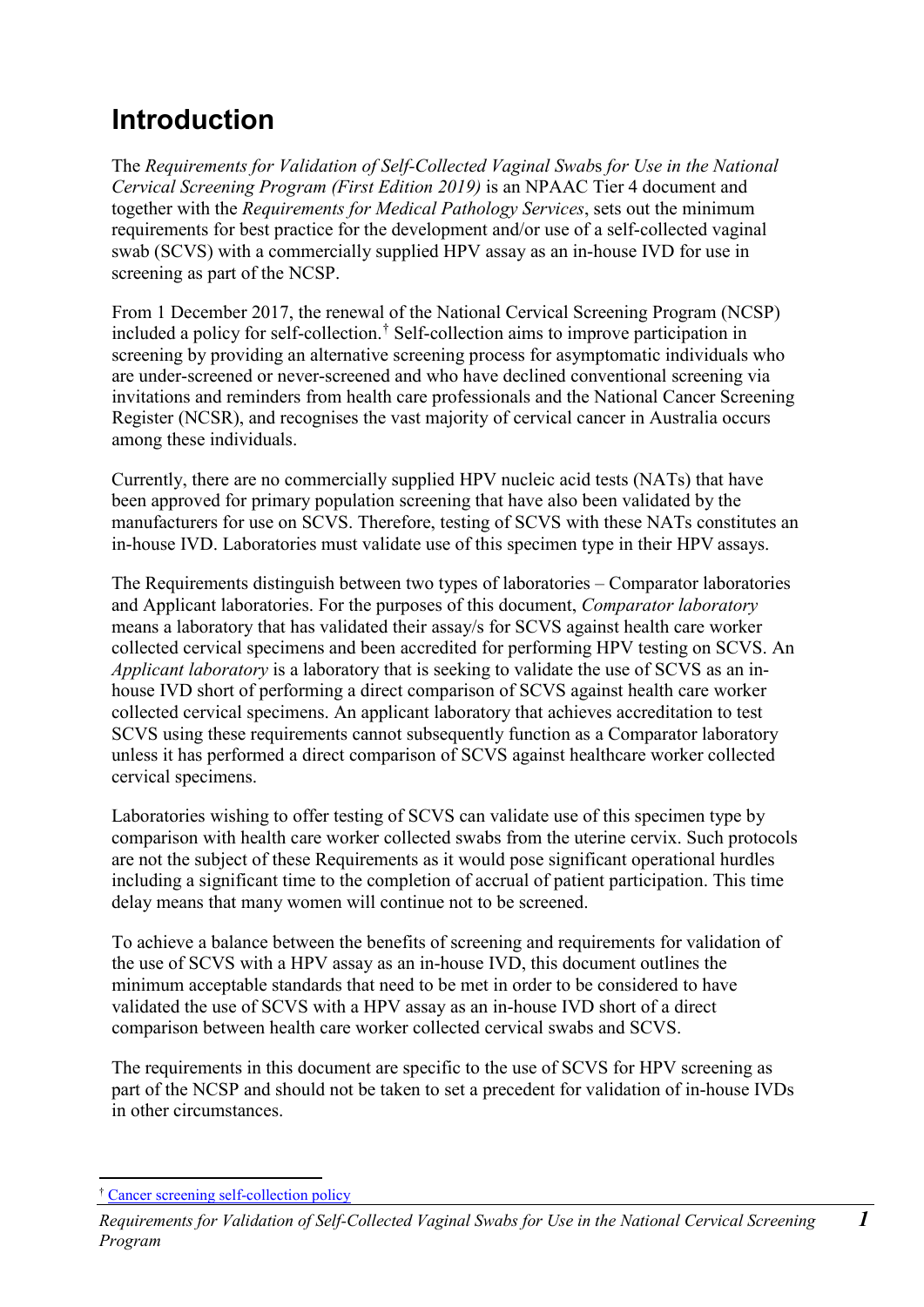Applicant Laboratories must obtain approval of their validation protocol as described in *Appendix B* from a relevant, appropriately constituted, Human Research Ethics Committee.

The TGA is responsible for ensuring that therapeutic goods available for supply in Australia are safe and fit for their intended purpose. Australian laboratories that develop and use inhouse IVDs are considered to be the manufacturer of these devices and as such laboratories are required to meet certain regulatory requirements in order to legally supply<sup> $\ddagger$ </sup> an in-house IVD in Australia. The *Therapeutic Goods (Medical Devices) Regulations 2002* require that a laboratory in which a Class 1-3 in-house IVD is manufactured must be accredited to ISO 15189 for a medical testing laboratory by NATA and meet the NPAAC *Requirements for the Development and Use of In-house IVDs*. Laboratories must also have provided a notification to the TGA of all the Class 1-3 in-house IVDs in use in the laboratory by 1 July 2017. For any new Class 1-3 in house IVDs introduced after this date, laboratories are required to renotify the TGA by 1 July of that financial year.

These Requirements represent a pathway for laboratories to demonstrate compliance with the NPAAC *Requirements for the Development and Use of In House IVDs* and meet the regulatory requirements for in house IVDs.

This Standard is a supplementary Standard to the *Requirements for Laboratories Reporting Tests for the National Cervical Screening Program* and should be read in conjunction with other accreditation requirements*.*

These Requirements may be subject to change with changes to the Self-Collection policy under the NCSP.

These Requirements have been developed with reference to current Australian legislation and other standards from the International Organization for Standardization (ISO) including:

| AS ISO 15189 | $Medical\ laboratories$ - Requirements for quality and competence                                  |
|--------------|----------------------------------------------------------------------------------------------------|
| ISO 23640    | In vitro diagnostic medical devices $-E$ valuation of stability of in vitro<br>diagnostic reagents |
| ISO 13485    | $Medical devices - Quality Management Systems - Requirements for$<br><b>Regulatory Purposes</b>    |
| ISO 14971    | Medical devices - Application of Risk Management to Medical Devices                                |

This document should be read within the national pathology accreditation framework including the current versions of the following NPAAC documents:

#### **All Tier 2 and Tier 3 Documents**

#### **Tier 4 Document**

• *Requirements for Laboratories Reporting Tests for the National Cervical Screening Program (Second Edition 2019)*

In addition to these Standards, laboratories must also comply with the relevant state and territory legislation (including any reporting requirements).

<span id="page-11-0"></span> <sup>‡</sup> Supply in this context means making the test available and reporting patient results of the test.

*<sup>2</sup> Requirements for Validation of Self-Collected Vaginal Swabs for Use in the National Cervical Screening Program*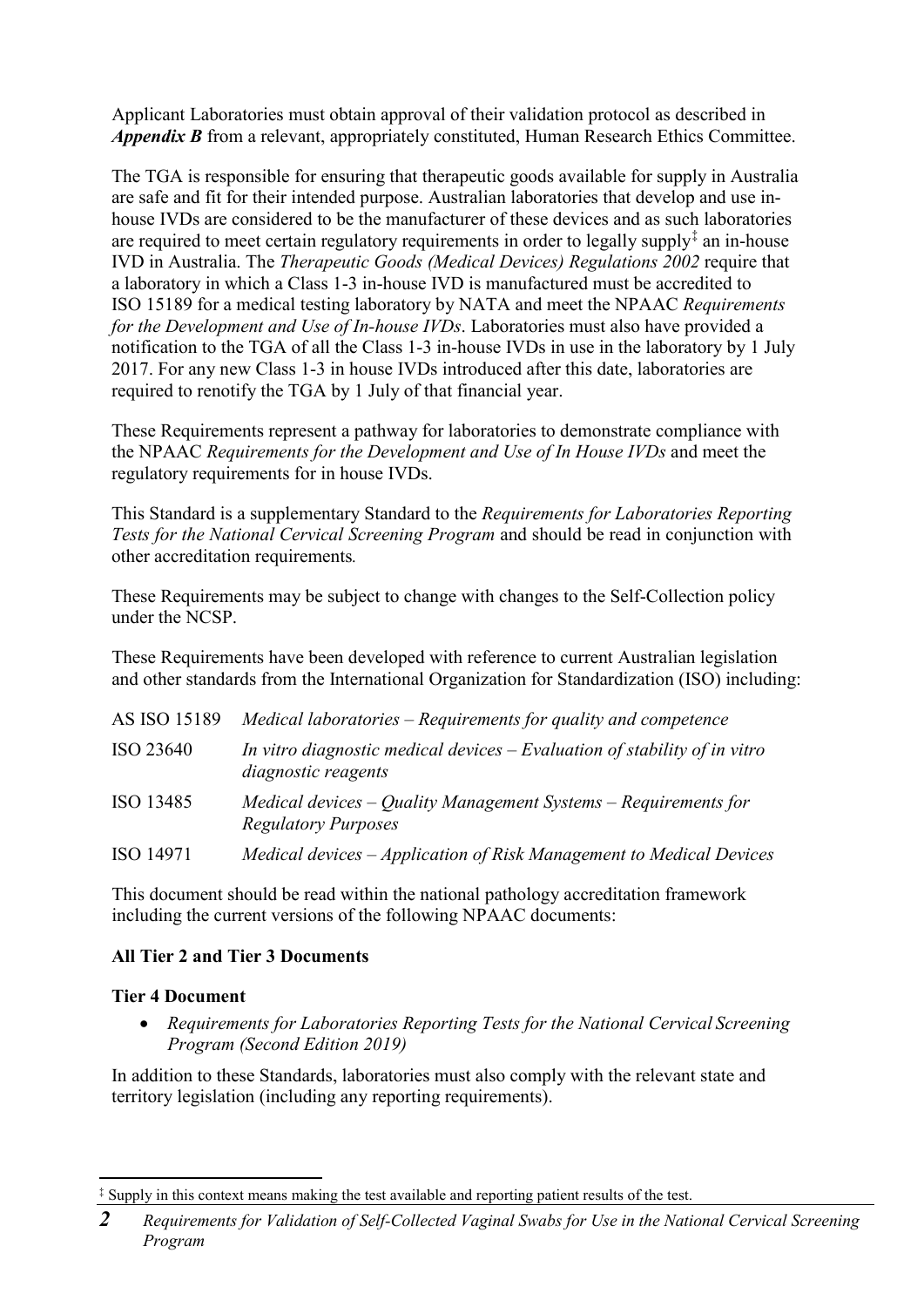In each section of this document, points deemed important for practice are identified as either 'Standards' or 'Commentaries.'

- A Standard is the minimum requirement for a procedure, method, staffing resource or facility that is required before a laboratory can attain accreditation — Standards are printed in bold type and prefaced with an 'S' (e.g**. S2.2**). The use of the verb **'must'** in each Standard within this document indicates a mandatory requirement for pathology practice.
- A Commentary is provided to give clarification to the Standards as well as to provide examples and guidance on interpretation. Commentaries are prefaced with a 'C' (e.g. C1.2) and are placed where they add the most value. Commentaries may be either normative or informative, depending on both the content and the context of whether they are associated with a Standard or not. Note that when comments are expanding on a Standard or referring to other legislation, they assume the same status and importance as the Standards to which they are attached. Where a Commentary contains the verb **'must'** then that Commentary is considered to be **normative**.

Please note that any Appendices attached to this document may be either **normative** or **informative** in nature and should be considered to be an integral part of this document. Please note that all NPAAC documents can be accessed at [Department of](http://www.health.gov.au/npaac)  [Health.](http://www.health.gov.au/npaac)

While this document is for use in the accreditation process, comments from users would be appreciated and can be directed to:

NPAAC Secretariat Phone: (02) 6289 4017 Diagnostic Imaging and Pathology Branch F Medical Benefits Division Email: New York Secretary Architecture Email: New York Secretary Architecture Email: N<br>New York Secretary Architecture Secretary Architecture Secretary Architecture Secretary Architecture Secretar [Department of Health](http://www.health.gov.au/npaac) Website: Department of Health GPO Box 9848 (MDP 851) CANBERRA ACT 2601

| $(02)$ 6289 4017         |
|--------------------------|
| $(02)$ 6289 4028         |
| <b>NPAAC</b> Secretariat |
| Department of Health     |
|                          |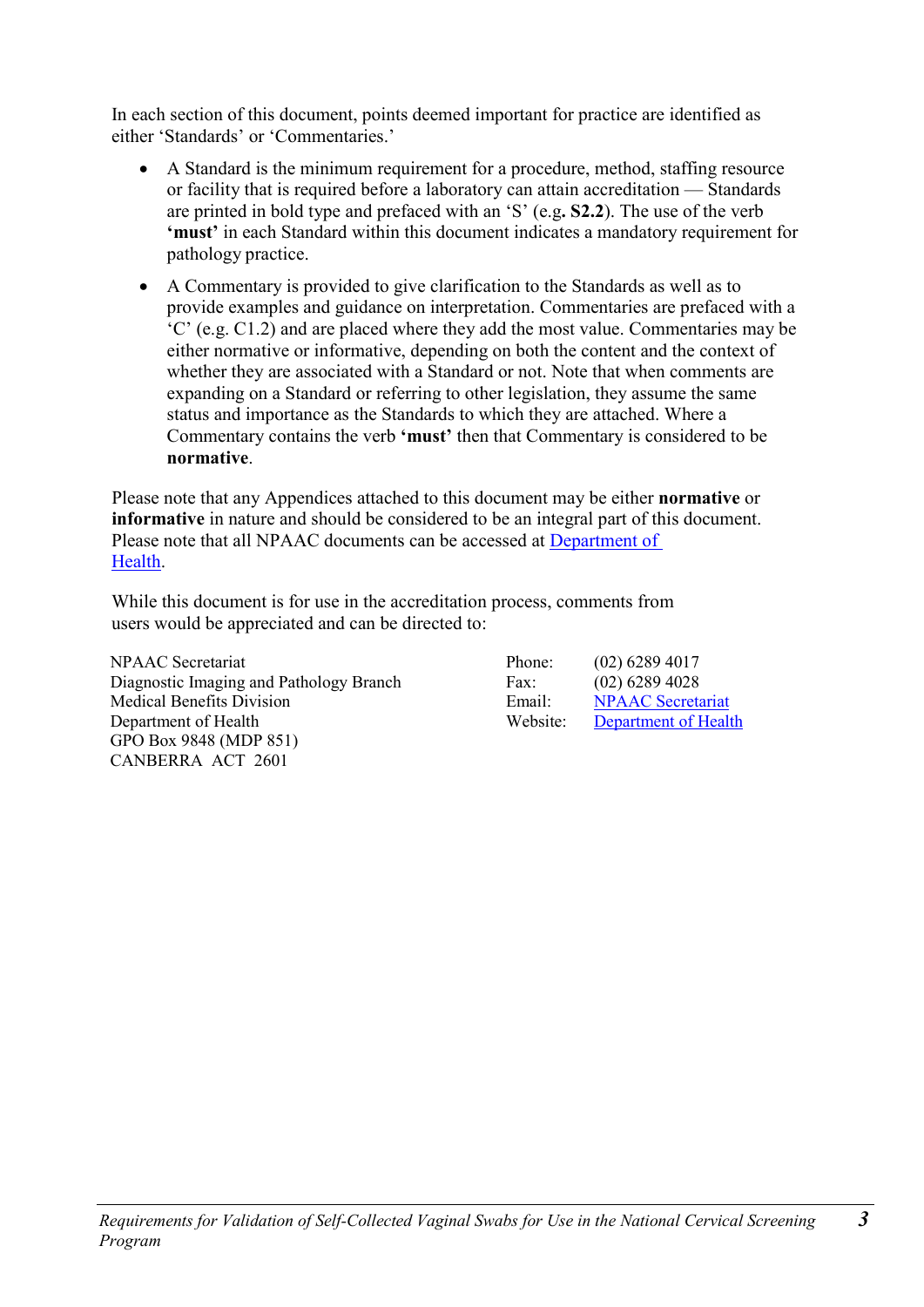### <span id="page-13-0"></span>**1. Risk Management**

#### **(Refer to Standard 3 in** *Requirements for Medical Pathology Services***)**

- **S1.1 The designated person must ensure the laboratory has a documented procedure for the introduction of SCVS for HPV testing.**
- **S1.2 The procedure and results of the validation/verification for SCVS must be approved and authorised as fit for purpose by the designated person.**
- **S1.3 Validation by the Applicant laboratory of the use of SCVS for HPV testing must include statistical correlation against the Comparator laboratory.**
- **S1.4 Laboratories must address the following risk points for testing SCVS:**
	- **(a) Specimen integrity: Processes that address common pre-analytical issues and promote safe and timely testing.**
	- **(b) Specimen traceability: Processes that enable the traceability of specimens and promote the safety and timeliness of testing.**
	- **(c) Specimen analysis: Processes that address failures within the analytical phase of testing.**
	- **(d) Quality Control: Processes to monitor assay performance and record corrective actions; and internal audits with a focus on the modified analytical processes (see S6.1)**
	- **(e) Quality Assurance: Participation in Quality Assurance Programs, performance reviews and corrective actions where performance is unsatisfactory.**
- **S1.5 Laboratories must have documented procedures for reporting adverse event to the designated person within the laboratory and the TGA.**

*<sup>4</sup> Requirements for Validation of Self-Collected Vaginal Swabs for Use in the National Cervical Screening Program*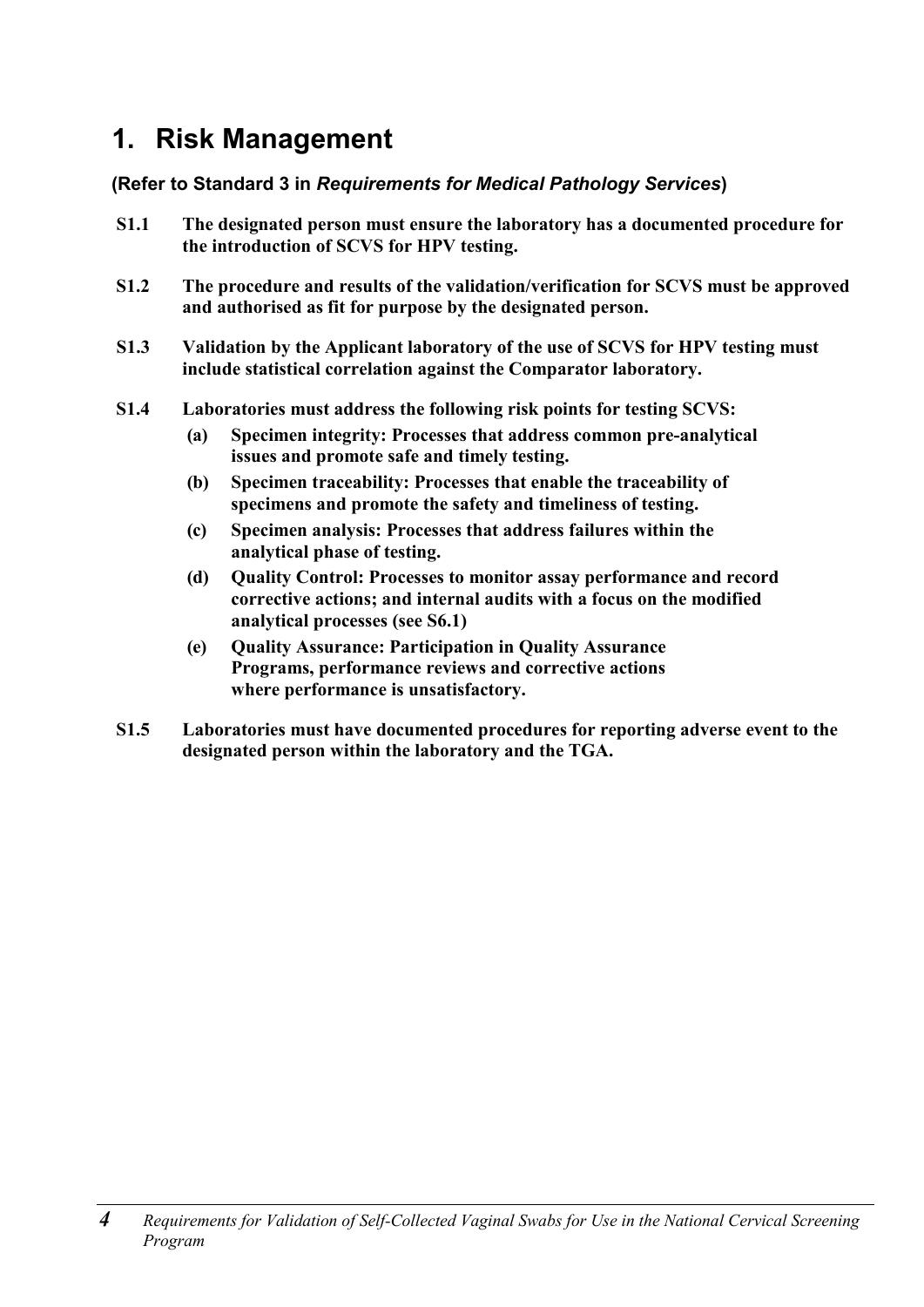### <span id="page-14-0"></span>**2. General Requirements**

#### **(Refer to Standard 3 and Standard 4 in** *Requirements for Medical Pathology Services***)**

#### **S2.1 An Applicant laboratory for the purposes of validating the use of SCVS must use the same platform/assay and collection device as the Comparator laboratory.**

C2.1 Specimen stability for SCVS is also required to be validated and should not exceed the transport and handling conditions already validated by the Comparator laboratory.

#### **S2.2 Once validated to this Requirement, SCVS must only be used in the laboratory that has gained accreditation for this use, or its own Medical Laboratory Network.**

- C2.2(i) Individual laboratories within a laboratory network **must** as a minimum verify the analytical performance prior to implementation in the laboratory. Verification **must** be demonstrated through use of the validation assessment material (refer to *Appendix A).*
- C2.2(ii) The use of SCVS **must** be restricted to use with the particular HPV test platform/assay that the accreditation was assessed against.

#### **S2.3 Any modifications to the self-collect device must be re-validated according to this Requirement.**

C2.3 For example any variations that a laboratory makes to an in-house IVD, such as a change in swab type or methodology must be re-validated.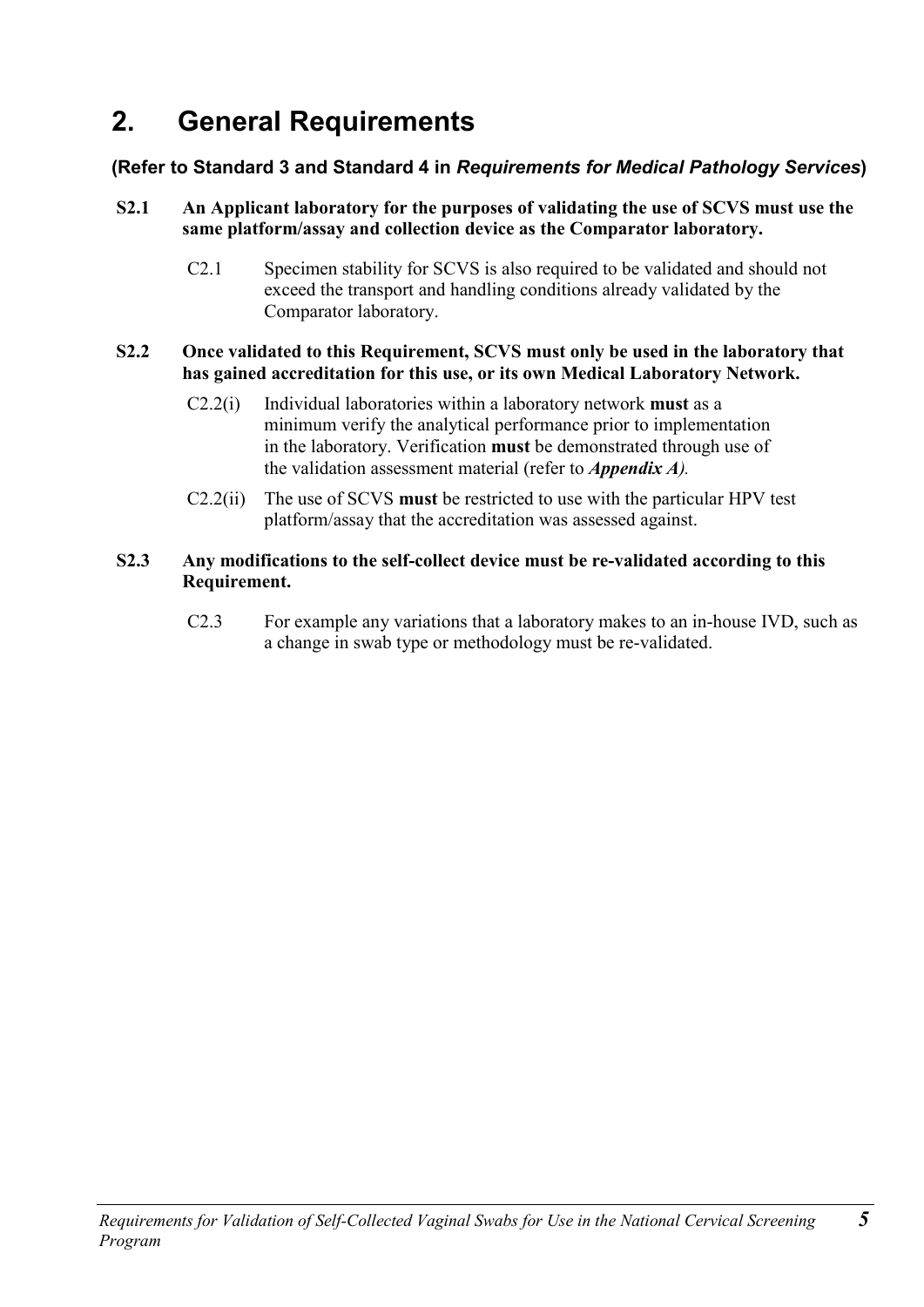### <span id="page-15-0"></span>**3. Validation Performance Requirements**

#### **(Refer to Standard 8B in Requirements for Medical Pathology Services)**

In accordance with the Standard, *Requirements for the Development and Use of In-House In Vitro Diagnostic Medical Devices (IVDs)*, where a commercially supplied IVD has been modified, validation should focus principally on the effects of that change and demonstrate that the assay continues to perform safely and effectively. For the use of SCVS, laboratories are required to validate that the assay continues to perform effectively at, or near to, the performance characteristics and limit of detection for the HPV assay being used.

#### **S3.1 The clinical performance of the Applicant laboratory using SCVS for HPV testing must be established by comparison with that of a Comparator laboratory using the Comparator laboratory's collection device and test platform/assay.**

- C3.1(i) Applicant laboratories **must** follow the procedure outlined in Appendix B and **must** achieve the level of concordance defined therein.
- C3.1(ii) The laboratory **must** produce a method validation report that shows successful completion of the studies.

#### **S3.2 The accuracy, limit of detection and robustness must be determined by the use of quantified reference materials. Refer to Appendix A.**

C3.2 The applicant laboratory **must** include an assessment of the analytical performance parameters in a method validation report for submission together with clinical performance data derived in **S3.1** of this standard for consideration in accrediting the use of the SCVS with the HPV assay.

#### **S3.3 There must be a documented investigation to detect possible interference in the performance of the assay from the most likely interfering substance(s), listed in Appendix A.**

- C3.3(i) The laboratory **must** be able to show that at least the most likely interfering substances have been reassessed as a source of error when using the SCVS with the HPV assay.
- C3.3 (ii) Any increase in interference observed with the use of SCVS as compared to the interference defined in the instructions for use (IFU) provided with the HPV assay **must** be documented.

#### **S3.4 A successful Applicant Laboratory must not be a Comparator Laboratory for another laboratory to validate their SCVS validation.**

C3.4 An Applicant laboratory who initially validates the use of SCVS by comparison to a Comparator laboratory is unable to subsequently serve as a Comparator laboratory itself unless the use of SCVS is further locally validated by performing a direct comparison of the SCVS against health care worker collected cervical specimens.

*<sup>6</sup> Requirements for Validation of Self-Collected Vaginal Swabs for Use in the National Cervical Screening Program*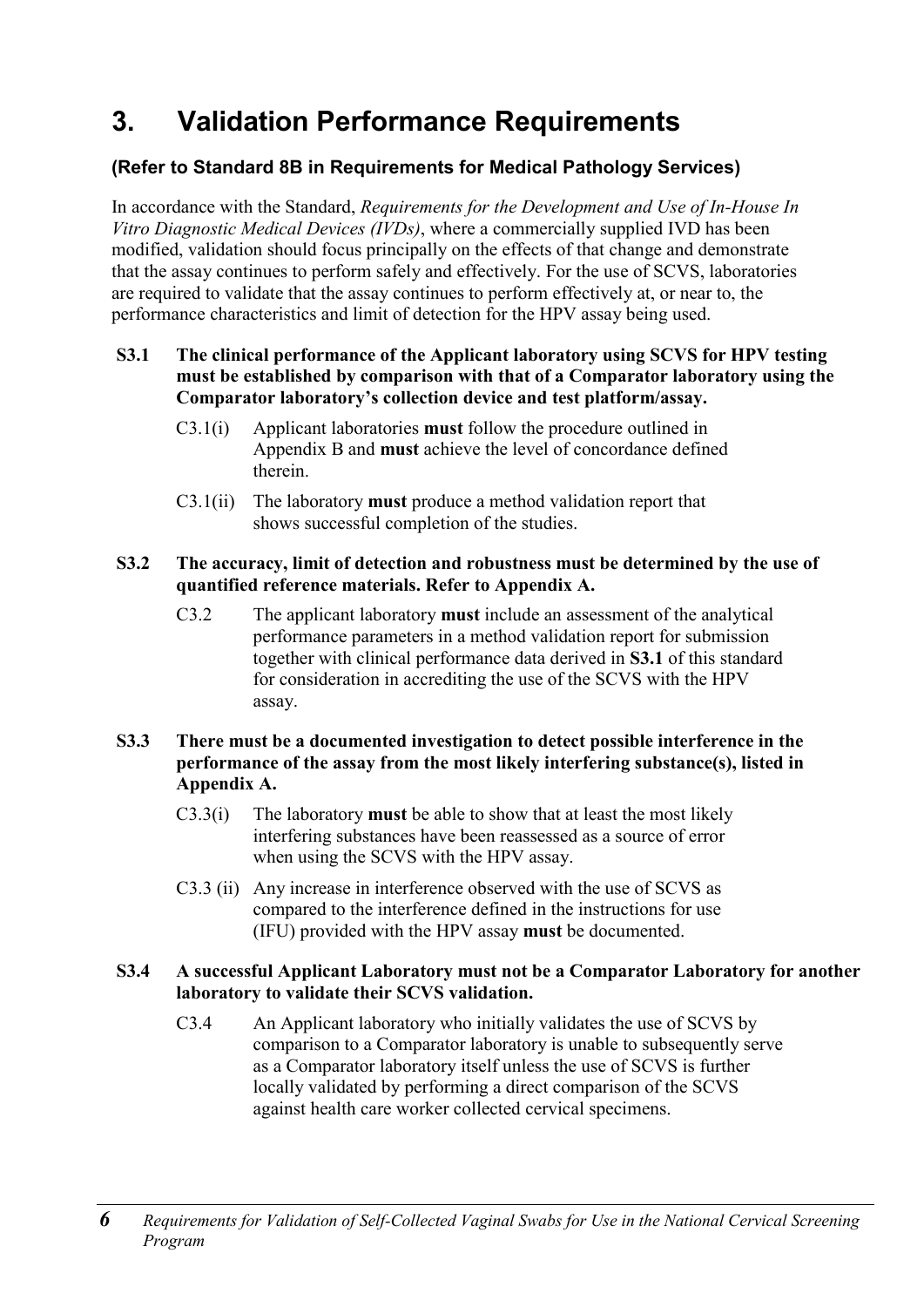### <span id="page-16-0"></span>**4. Stability**

#### **(Refer to Standard 8A in Requirements for Medical Pathology Services)**

#### **S4.1 The stability of the SCVS must be determined under the collection and transport conditions used by the Applicant laboratory.**

- C4.1(i) For an Applicant laboratory to extend the conditions for the transport and handling of SCVS beyond that of the Comparator laboratory (refer to **S2.3**), the laboratory **must** demonstrate the stability of the SCVS under known or determined transport conditions in respect to maximum extremes of time, temperature and humidity. This **must** be done using further validation in accordance with *Appendix C*.
- C4.1(ii) A laboratory that has been accredited to perform SCVS HPV testing, may extend the conditions of specimen handling beyond the original accreditation. This would require a separate assessment of stability using quantified reference material to this Requirement. (refer to *Appendix C*).
- **S4.2 The laboratory must document maximum acceptable duration and environmental conditions for specimen handling from the time the specimen is collected until the specimen arrives in the laboratory and is resuspended in the validated media.** 
	- C4.2 The laboratory **must** make this information about these limitations available to the referring practitioner.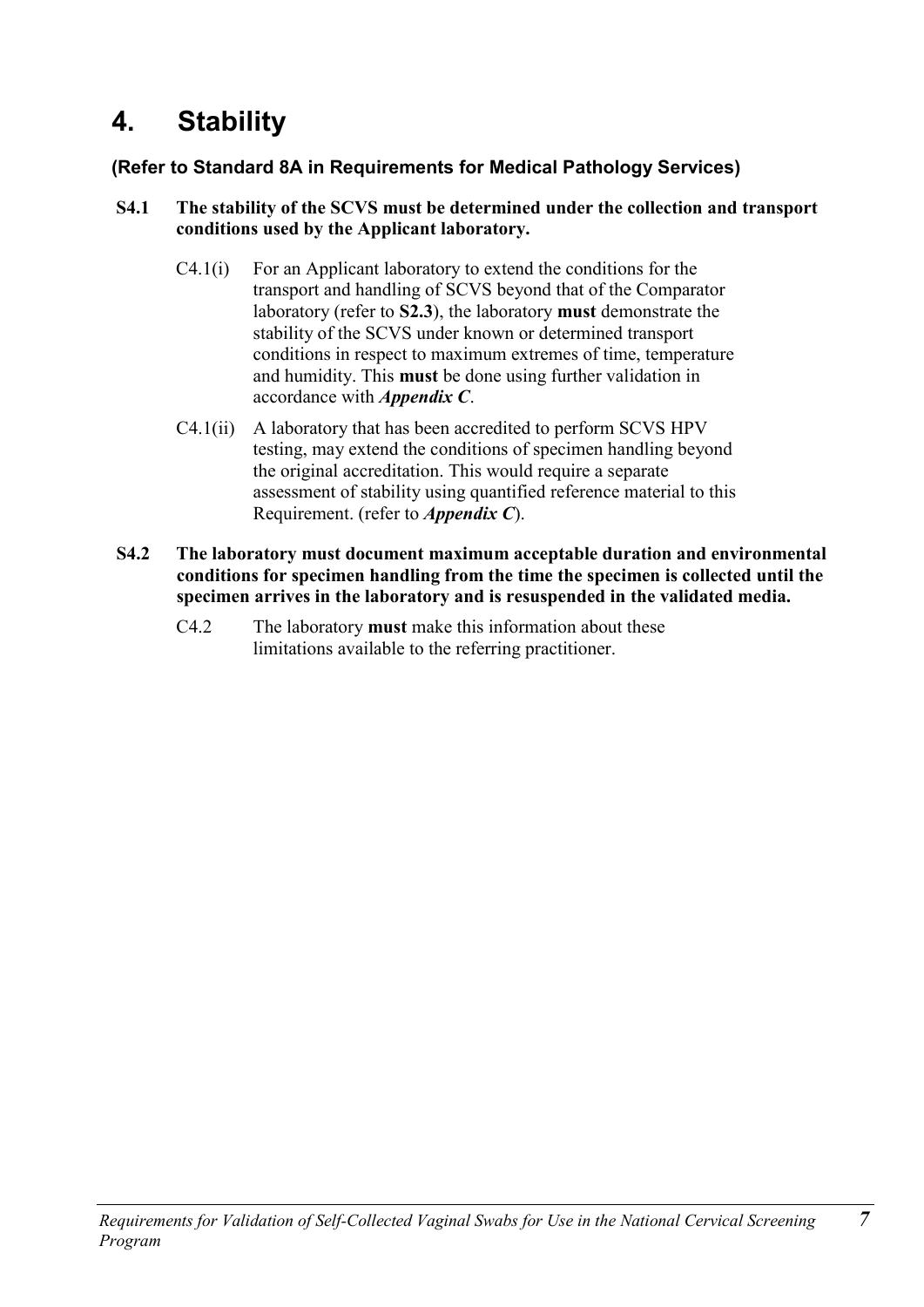### <span id="page-17-0"></span>**5. Monitoring**

#### **(Refer to Standard 5 and Standard 8C in** *Requirements for Medical Pathology Services***)**

- **S5.1 The on-going performance of the assay/instrument combination using the proposed modifications for self-collected specimens must be monitored through the use of relevant quality measures.**
- **S5.2 Where available, laboratories must participate in an external quality assurance program for HPV which includes the use of material representative of self-collected specimens[§](#page-17-1) and investigate all discordances and document corrective actions.**

<span id="page-17-1"></span> <sup>§</sup> *Requirements for Laboratories Reporting Tests for the National Cervical Screening Program (First Edition 2017)*

*<sup>8</sup> Requirements for Validation of Self-Collected Vaginal Swabs for Use in the National Cervical Screening Program*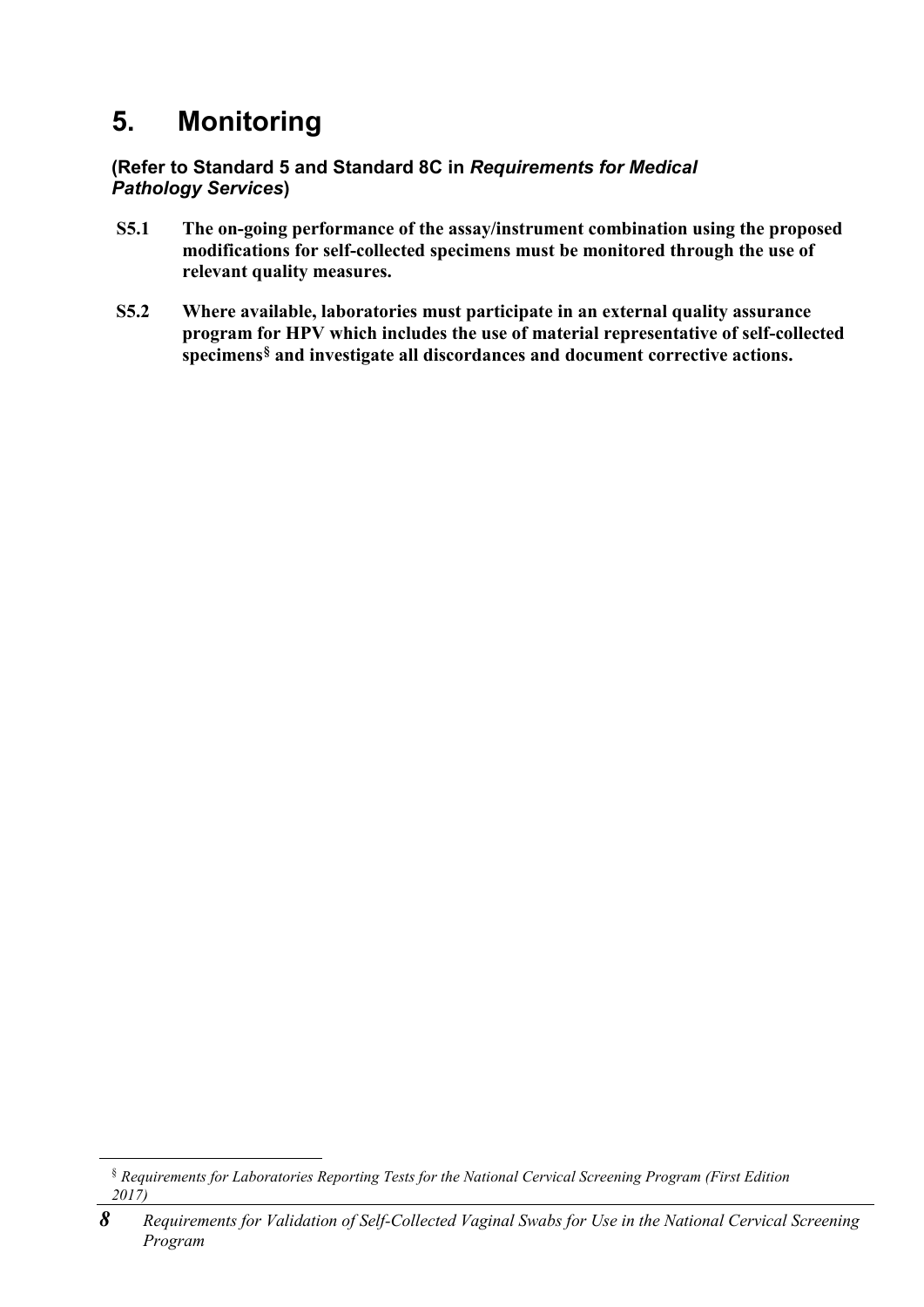### <span id="page-18-0"></span>**6. Performance Measures**

**(Refer to Standard 8B in Requirements for Medical Pathology Services)**

**S6.1 Laboratories must monitor HPV positivity rates and the invalid rates from self-collected specimens.**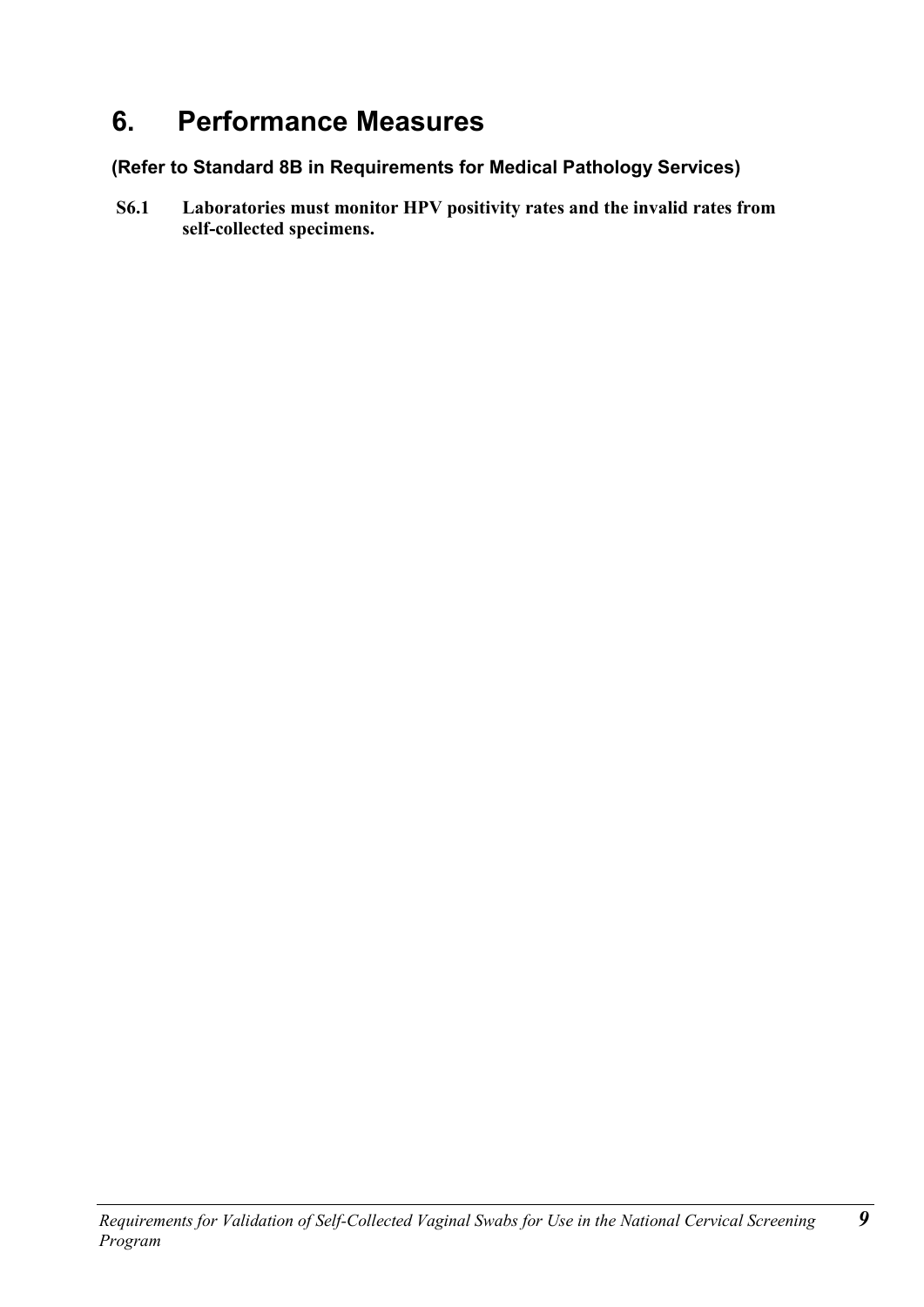### <span id="page-19-0"></span>**7. Adverse Event Reporting**

**(Refer to Standard and Standard 8C in Requirements for Medical Pathology Services)**

<span id="page-19-1"></span>**S7.1 Information relating to an adverse event resulting from the use, or testing, of a selfcollected specimen must be reported to the laboratory's designated person and to the Therapeutic Goods Administration[.\\*\\*](#page-19-1)**

<span id="page-19-2"></span> <sup>\*\*</sup> Standard 10 of the *Requirements for the Use and Development of In-House In Vitro Diagnostic Medical Devices (Third Edition 2014)*

*<sup>10</sup> Requirements for Validation of Self-Collected Vaginal Swabs for Use in the National Cervical Screening Program*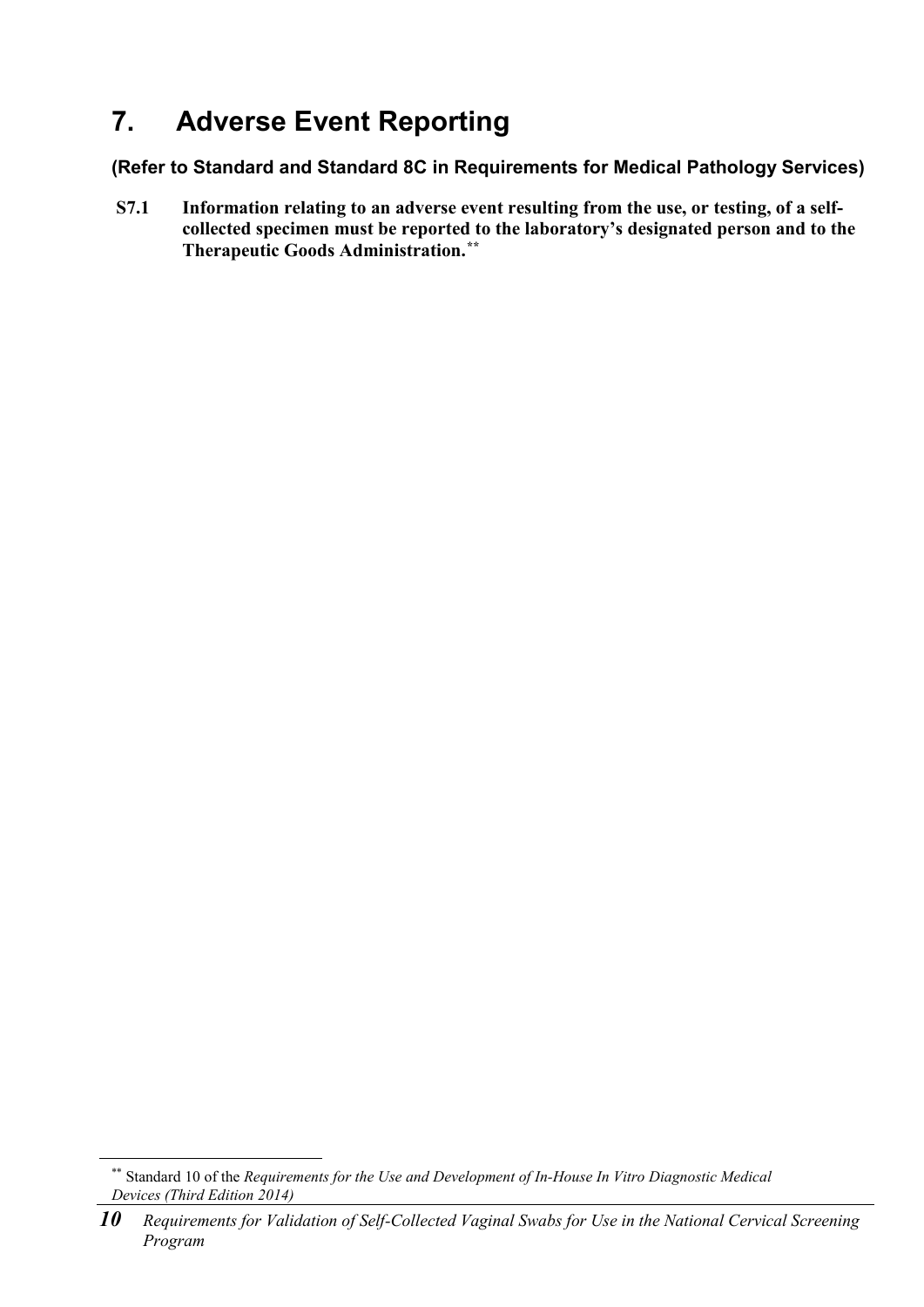### <span id="page-20-0"></span>**Appendix A Use of Validation Assessment Material to Verify Analytical Performance (Normative)**

This Appendix describes the minimum testing process that laboratories **must** undertake to evaluate analytical performance with simulated SCVS.

The laboratory procedures described in Parts 1 and 2 **must** be followed and the results **must**  be satisfactory in order to be considered to have verified analytical performance using SCVS. Threshold detection can be determined by the repeat analysis of specimens with results near the LOD.

#### **1. Limit of detection performance assessment**

- a. Prepare an inoculum of cells infected by HPV at a concentration which when sampled with the swab and then delivered by the swab device into diluent would represent a final concentration approximating 100x the IVD assay stated LOD in the volume of diluent processed for nucleic acid extraction. Testing of this resuspension **must** produce a HPV Detected result.
- b. Dilute the prepared inoculum solution in (a) above tenfold. Sample from this new dilution using the swab and then perform a resuspension into diluent. This resuspension should represent a final concentration approximating 10x the IVD assay stated LOD in the volume of diluent (collection medium) processed for nucleic acid extraction. Testing of this resuspension **must** produce a HPV Detected result in at least 95% of replicates. This testing **must** be performed in replicate.
- c. Dilute the prepared inoculum solution in (a) above by 100 fold. Sample from this new dilution using the swab and then perform a resuspension into diluent. This resuspension should represent a final concentration approximating the IVD assay stated LOD in the volume of diluent processed for nucleic acid extraction. Testing of this resuspension may produce a HPV Detected result potentially in >90% of test replicates, however it may produce an invalid result in a percentage of testing events when no HPV is detected due to the absence of internal control materials. This testing **must** be performed in replicate.

#### **2. Accuracy, specificity, interference and robustness assessment must include the following as a minimum and in replicate if indicated**

- a. The swab device should be inoculated with an appropriate amount of the expected internal in-situ derived control material for the assay e.g. human cellular material which could be sourced from commercial cell lines known to not harbour HPV. The swab is then resuspended in the proposed diluent and tested with the assay/platform. Testing should indicate successful detection of the in-situ control and **must** not show any detected result for HPV.
- b. Three swab devices are independently inoculated with a different type of non-type 16 or 18 HPV each (i.e. excluding HPV16 or HPV18). The three swabs are then resuspended individually in proposed diluent and each of these three preparations tested with the assay/platform. The testing **must** indicate that these three other HPV types are detectable.
- c. To determine the ability for the swab device to carry sufficient HPV in a matrix of other flora and to assess the modified SCVS testing process for elements of interference the following **must** be performed: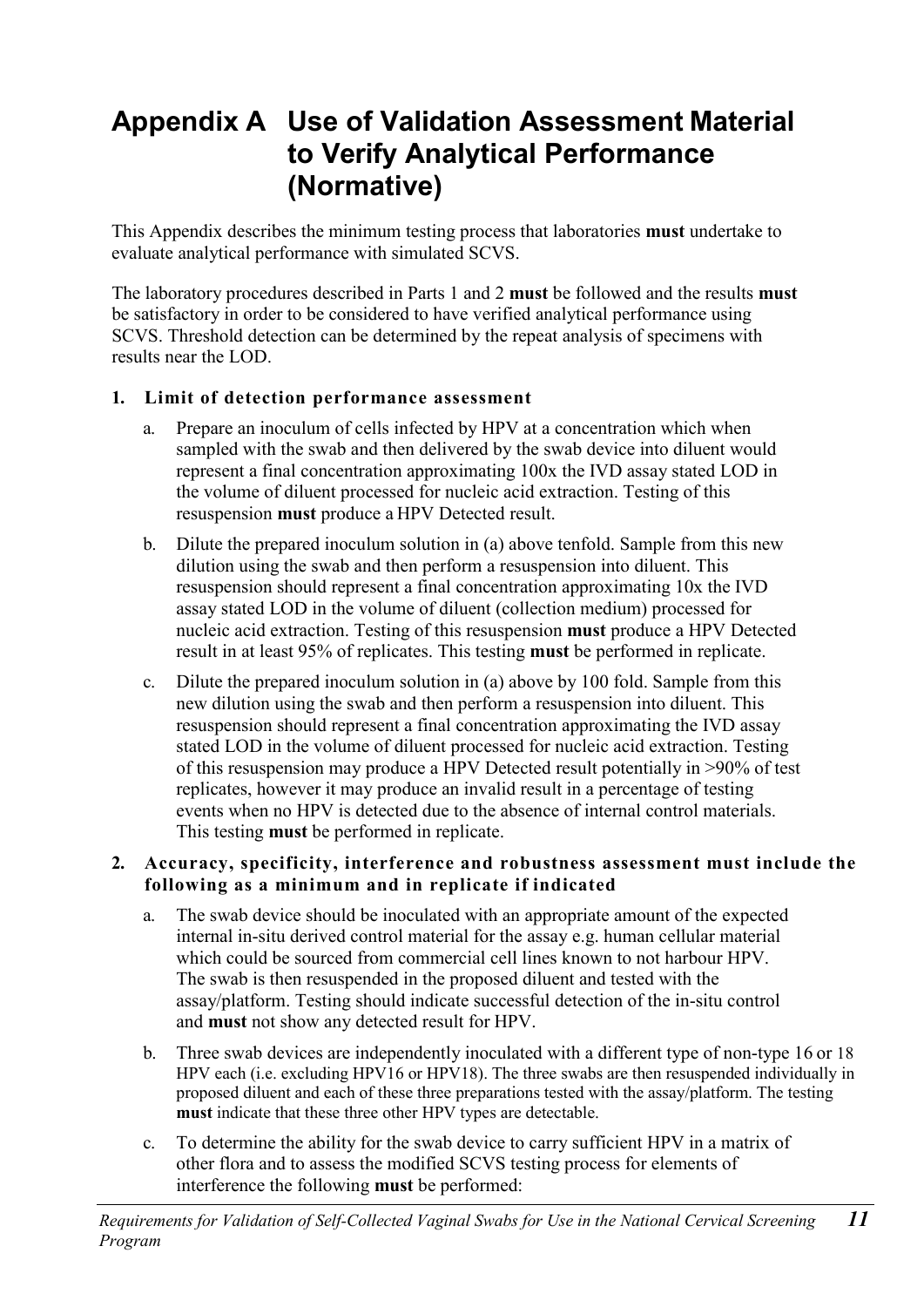- i. Prepare a 1mL solution of modified diluent that represents HPV16 (or HPV18) target at a concentration approximately 10000x the stated LOD of the assay in a background of *Neisseria gonorrhoeae* at a concentration of at least 1x106 cells/mL. *N. gonorrhoeae* can be sourced from commercial or locally held bacterial culture collections. A 0.5 McFarland equivalent solution by turbidometry contains a cell density of  $\sim$ 1.5x10<sup>8</sup> cells / mL.
- ii. Inoculate a swab in this preparation, then resuspend the swab in a new tube of 5mL diluent. The resultant HPV concentration is approximately 40x LOD HPV for swab tips that carry/transfer approximately 20uL by their construction type e.g. a flocked large tip.
- iii. Adjust volumes appropriately for a swab device that delivers different volumes from collection into resuspension. Determining the carrying capacity of a swab tip can be achieved by weighing a swab pre and post inoculation with the proposed diluent and determining the differential in weight.
- iv. Perform testing of this final resuspension with the assay/platform. The testing **must**  produce a HPV Detected result.
- d. The following testing **must** be performed to determine the ability of the swab device to carry multiple HPV types from the one collection and to also evaluate the impact of the SCVS modification on the multi-analyte detection of the IVD assay. The testing required is also to assess robustness of the modified processes across operators, reagent lots and where possible multiple instruments. Prepare a solution of 100 µmL of HPV16+HPV18+another HPV type at equal concentrations with all at least 10000x LOD in the proposed diluent. Each of the three HPV types **must** be detected in each of the test events.
- e. To assess if the proposed SCVS modification has induced any unexpected changes to the IVD manufacturers' claims for interfering substances, the following testing **must** be performed. Prepare a solution of diluent for testing that represents HPV at 10x the stated LOD of the assay in a matrix containing a known inhibitory substance for the assay, the suggestion is to use whole blood. The amount of inhibitor (e.g. whole blood) in the prepared solution should be adjusted to account for the expected alterations of the modified method. For example, if the proposed SCVS modification resuspends collected material into 5mL, this represents a potential 4 fold increase in the concentration of potential interfering material compared to the normal processing when transferred into a 20mL PreservCyt vial. Examples of known interfering substances are listed in assay manufacturer pack inserts. In this example the prepared diluent would thus need to contain  $\frac{1}{4}$  of the level stated by the IVD package insert to represent a corrected equivalent of the interfering substance. Note that no swab is prepared from this tube and it is to be tested directly in the assay. The HPV **must** remain detectable when this preparation is tested, indicating that the effects of the interfering substance was not exacerbated in any greater amount than the proportional expectations introduced by the in-house assay modification to use the SCVS.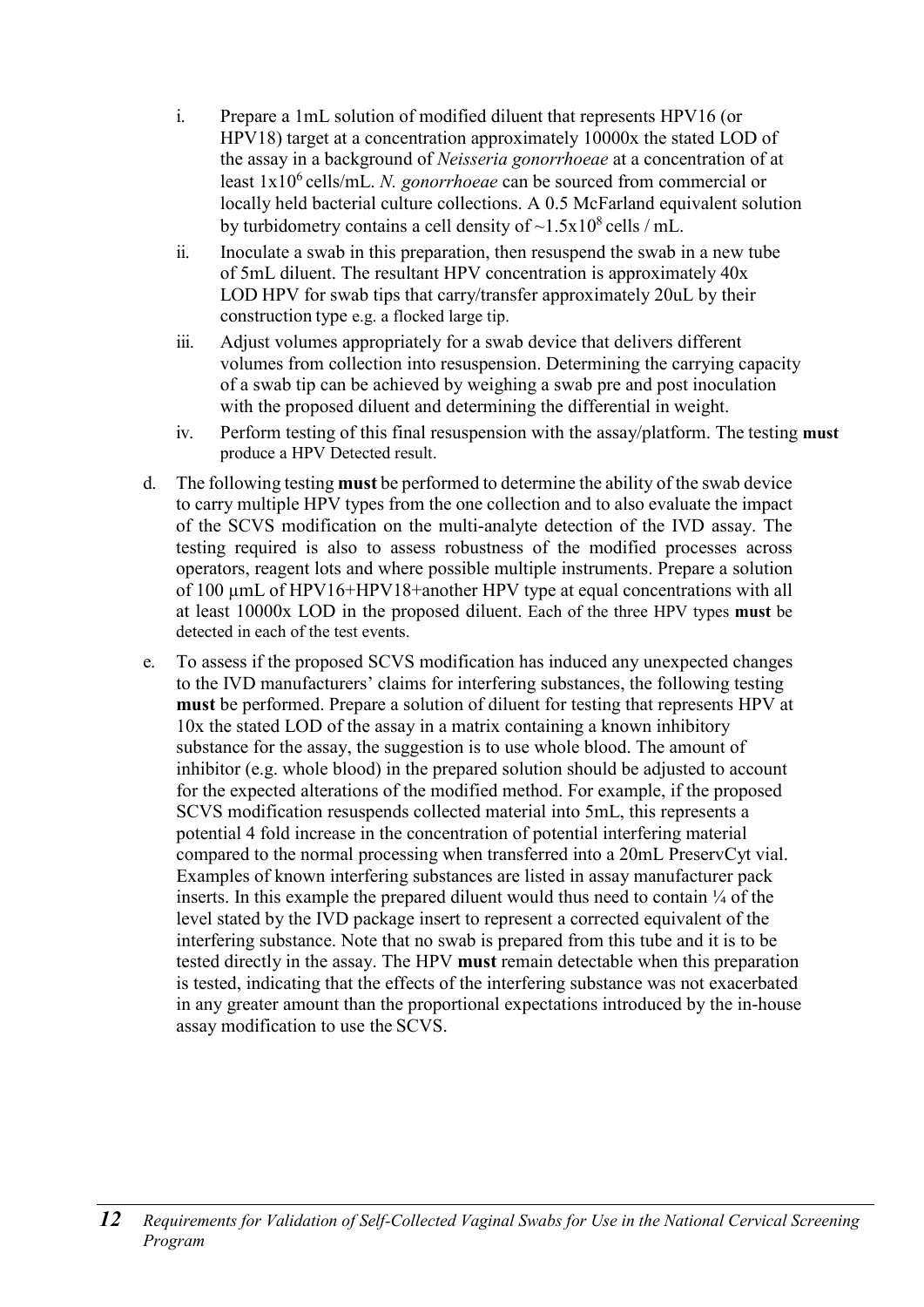### <span id="page-22-0"></span>**Appendix B Evaluation of Performance of testing of SCVS by Applicant Laboratories with Clinical Specimens (Normative)**

This Appendix describes the process that laboratories **must** undertake to evaluate the performance of the Applicant laboratory against that of the Comparator laboratory when testing actual patient collected samples for HPV.

During the evaluation the Comparator laboratory will be responsible for reporting patient results. Patient results should not be reported by the comparator laboratory until after it has received the result from the applicant laboratory.

- 1. Clinical specimens for validation of the use of SCVS should be obtained from patients who present for screening, or follow-up investigation, under the NCSP. The swabs used **must** be the same as those for which the Comparator laboratory is accredited.
- 2. Patients **must** be asked to provide two SCVS specimens using two swabs that is the same as the comparator laboratory. The first specimen will be designated SCVS1 and the second specimen will be designated SCVS2.
- 3. Sample SCVS1 **must** be forwarded to the Comparator Laboratory for testing. SCVS2 is to be tested by the Applicant laboratory.
- 4. The maximum extremes of time, temperature and humidity for specimen collection, transport and receipt in the Applicant laboratory for testing **must not** exceed that for which the Comparator laboratory is accredited.
- 5. Both SCVS1 and SCVS2 **must** be tested using the platform/assay for which the Comparator laboratory is accredited.
- 6. The Comparator laboratory will provide the SCVS1 testing results to the applicant laboratory. The Applicant laboratory will provide the SCVS2 testing results to the Comparator laboratory.
- 7. There **must** be at least 30 satisfactory paired samples where the Comparator laboratory has a positive result.

The National Benchmark HPV Positivity Rate is 8.9%. This rate has been calculated using NCSR data collected from 1 February 2017 to 30 May 2018 using screening specimens only for women aged  $\geq$  25 years at the time of testing.<sup>[††](#page-22-1)</sup> Based on a HPV positivity rate of 8.9% laboratories may need to test up to 300 specimens in the community setting to achieve at least 30 HPV positive specimens. Higher prevalence settings, such as colposcopy, may not need higher number of samples.

8. Results **must** be tabulated by the Applicant laboratory as follows:

Data from specimen pairs are to be included only if both SCVS1 and SCVS2 yield satisfactory results (i.e., invalid results should not be included in the table but the total number of samples yielding an invalid result should be separately noted).

<span id="page-22-1"></span><sup>&</sup>lt;sup>††</sup> [NCSR HPV Positivity Rates](https://www.ncsr.gov.au/content/ncsr/en/hpv-positivity-rates.html)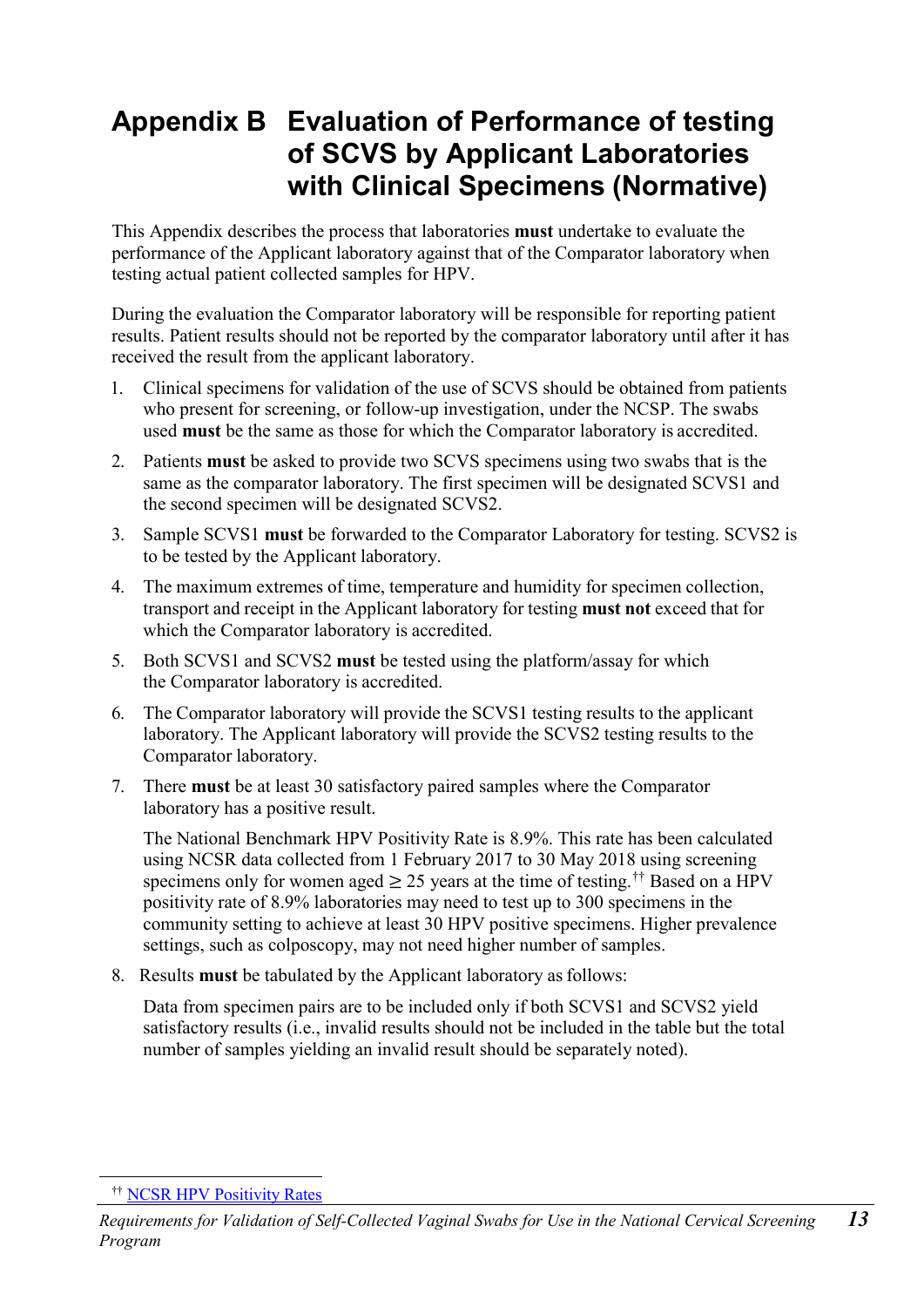| Comparator   | <b>Applicant</b> |                                |                |
|--------------|------------------|--------------------------------|----------------|
|              | HPV negative     | HPV positive                   | Total          |
| HPV negative | А                | b                              | a+b            |
| HPV positive | ֊                | d (must be a<br>minimum of 30) | c+d            |
| Total        | a+c              | $b+d$                          | $N$ (=a+b+c+d) |

#### **Table 1: Overall HPV detection Rates**

9. Statistical analysis of the results **must** be performed. Statistical analysis of the results should be limited to the analysis of a binary outcome (i.e. HPV positive/negative) with Cohen's kappa used to determine the degree of agreement. A Kappa value of >0.8 (80% with lower limit of 95% CI) would indicate acceptable agreement provided there is also a negative percent agreement of >90%.

Discrepant results **must** be reviewed and subject to review outcomes that a maximum of 3 false negatives is acceptable.

For the purposes of the diagnostic result, the Comparator laboratory's result is that which is reported to the patient.

The Applicant laboratory **must** review significant discrepant results, where unexpected negative results are obtained or where positive specimens have a lower than expected low Ct value when compared to results from the Comparator laboratory is negative. This does not apply to positive results that have a low Ct value that approaches the positive/negative cut-off of the assay.

10. Laboratories **must** monitor their invalid rate for SCVS specimens.

*<sup>14</sup> Requirements for Validation of Self-Collected Vaginal Swabs for Use in the National Cervical Screening Program*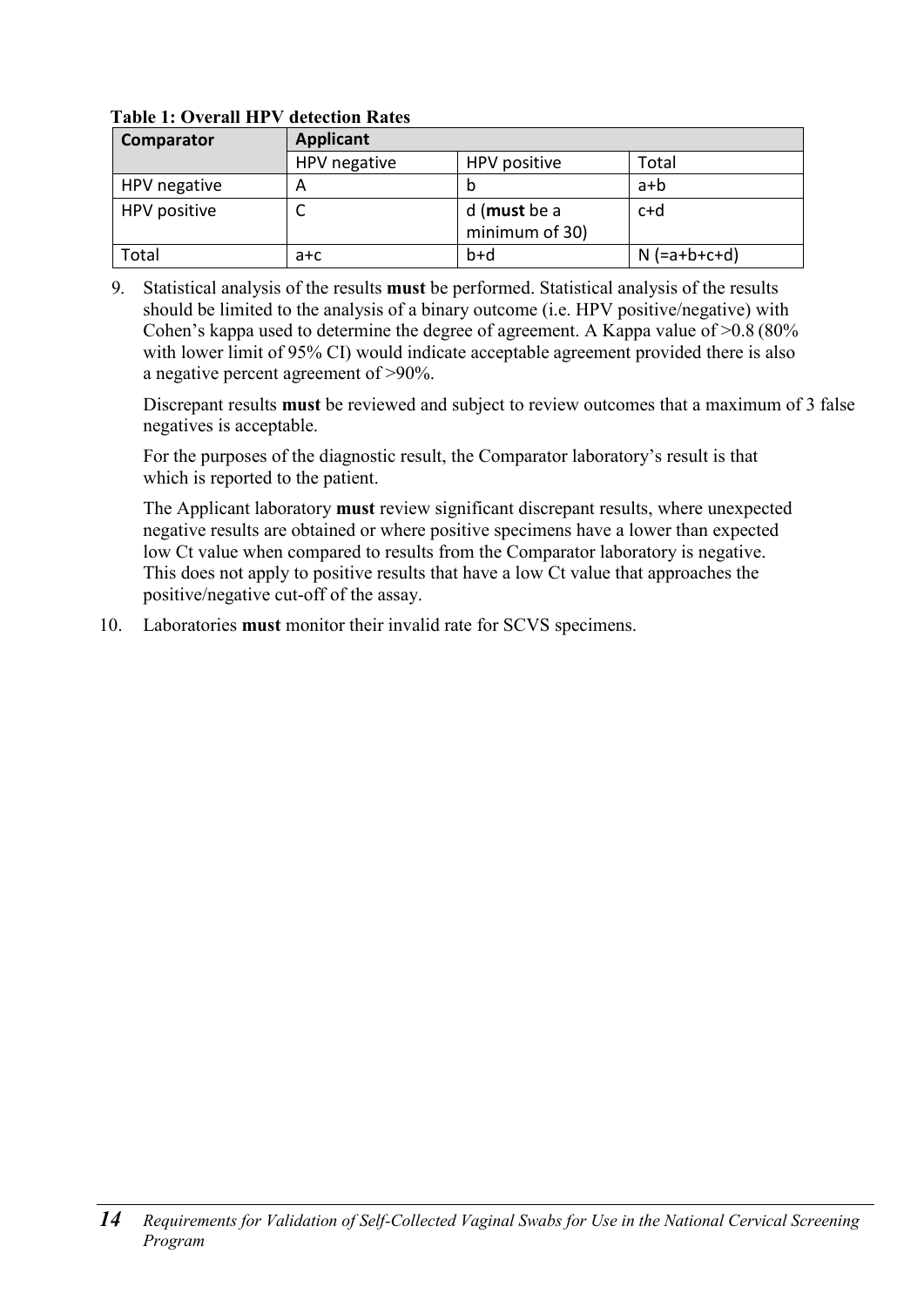# <span id="page-24-0"></span>**Appendix C Evaluation of Stability (Normative)**

This Appendix describes the minimum process that laboratories **must** undertake to evaluate specimen stability for SCVS.

There are two distinct considerations around 'Stability testing' as it applies to the processes for validating a SCVS and the chosen swab re-suspension method. Both positive and negative specimens **must** be used in the stability testing evaluation.

The laboratory **must** run a performance validation of SCVS for the known transport conditions from specimen collection prior to resuspension and testing in the laboratory. The assessment **must** include exposure studies to the known (or determined) extremes of transport conditions in respect of time, temperature and humidity. This may require recourse to data loggers or recorded temperatures to define the range required to be validated as per 5.2.2 of ISO23640:2011. The level of validation required will depend on the specimen transport and handling conditions being used and the risks to specimen integrity.

Thresholds for detection can be determined by the repeat analysis of samples with results near the LOD.

The stability evaluation **must** comprise the following:

- Prepare a minimum of ten swabs from a positive suspension of HPV such that the swabs would effectively deliver HPV at a level ten times the claimed LOD into the test volume sampled for nucleic acid extraction. The number of swabs needed will depend on the number of time points being evaluated. There should be replicate samples used to evaluate each time point to obtain a statistically valid result.
- On the day of preparation, resuspend one swab using the laboratory's suspension protocol and perform testing. The Ct values for  $HPV(t^1)$  and the cellularity control (*t*<sup>2</sup>) for this swab will reflect the reference values (*t*<sup>*l*</sup> and  $t$ <sup>2</sup>=0).
- Store/incubate the remaining prepared swabs at a temperature above the known highest temperature that the SCVS will be exposed to in the collection and transport processes.
- At time intervals that are relevant to the known transport times to the laboratory (e.g. each day for nine days, every second day for 18 days) remove a number of replicate swabs, resuspend using the laboratory's resuspension protocol and test.
- Prepare a plot with the Ct values for HPV and the cellularity control as Y axis against incubation time in hours/days on the X axis.
- Using an allowable drift limit value on the Y axis that represents the Ct described for the HPV LOD of the test system, determine the point where the upper 95% CI of the plot line intercepts the upper drift limit Ct value. The elapsed time on the X axis at this point describes the stability duration for a sample containing the amount of HPV in the positive suspension for the storage/transport simulation utilised.
- If the plot slope is not nearing the LOD limit to determine an actual stability duration, then the assessment shows that the transport conditions for the SCVS are acceptable and the tolerances of the in-house assay performance exceed any effects of the expected storage/transport conditions.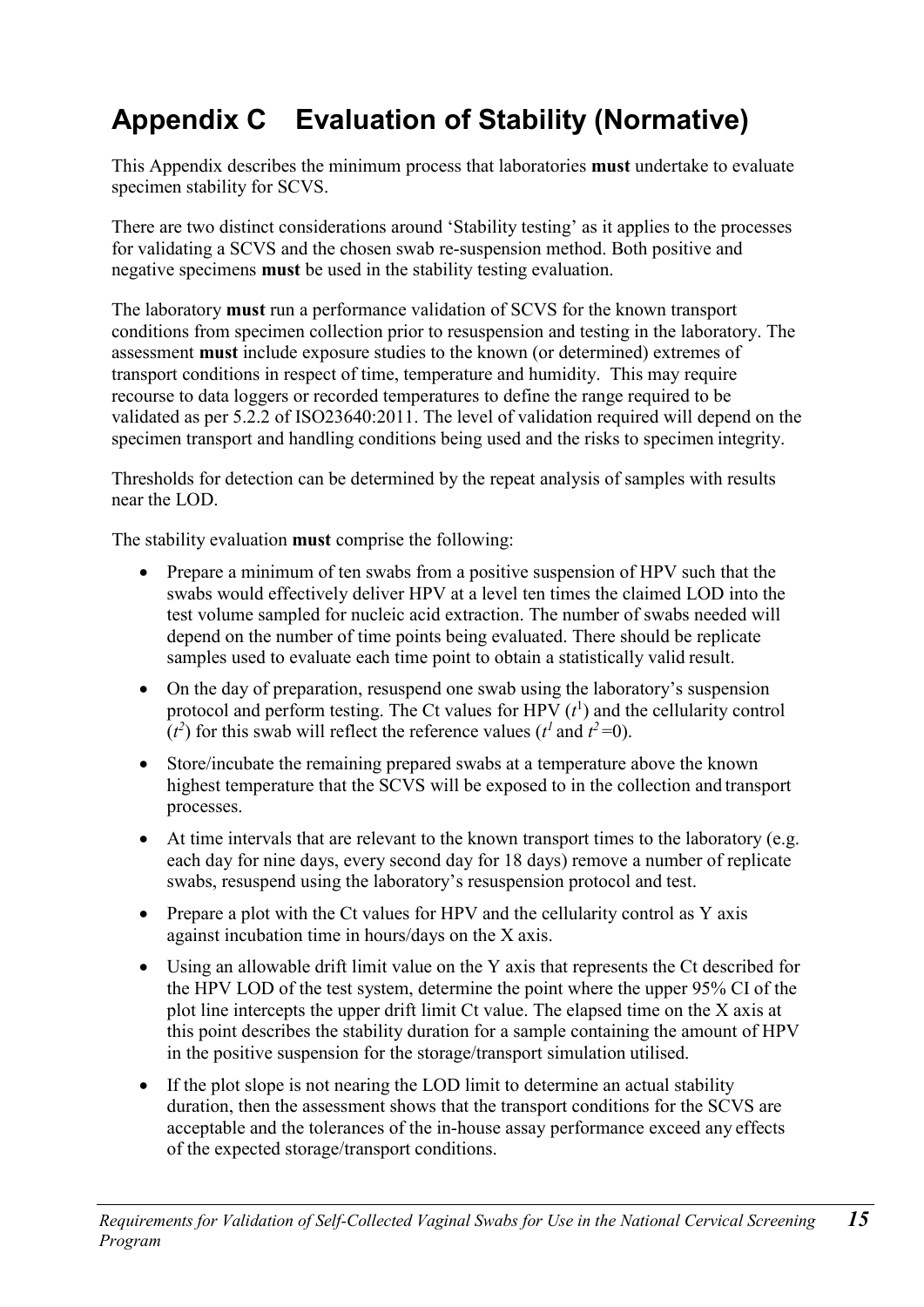• If the plot slope does meet the LOD limit prior to the maximum known or determined storage/transport conditions, then this time point (hours/days at X degrees C) is determined to be the maximum acceptable storage/transport conditions for SCVS.

*<sup>16</sup> Requirements for Validation of Self-Collected Vaginal Swabs for Use in the National Cervical Screening Program*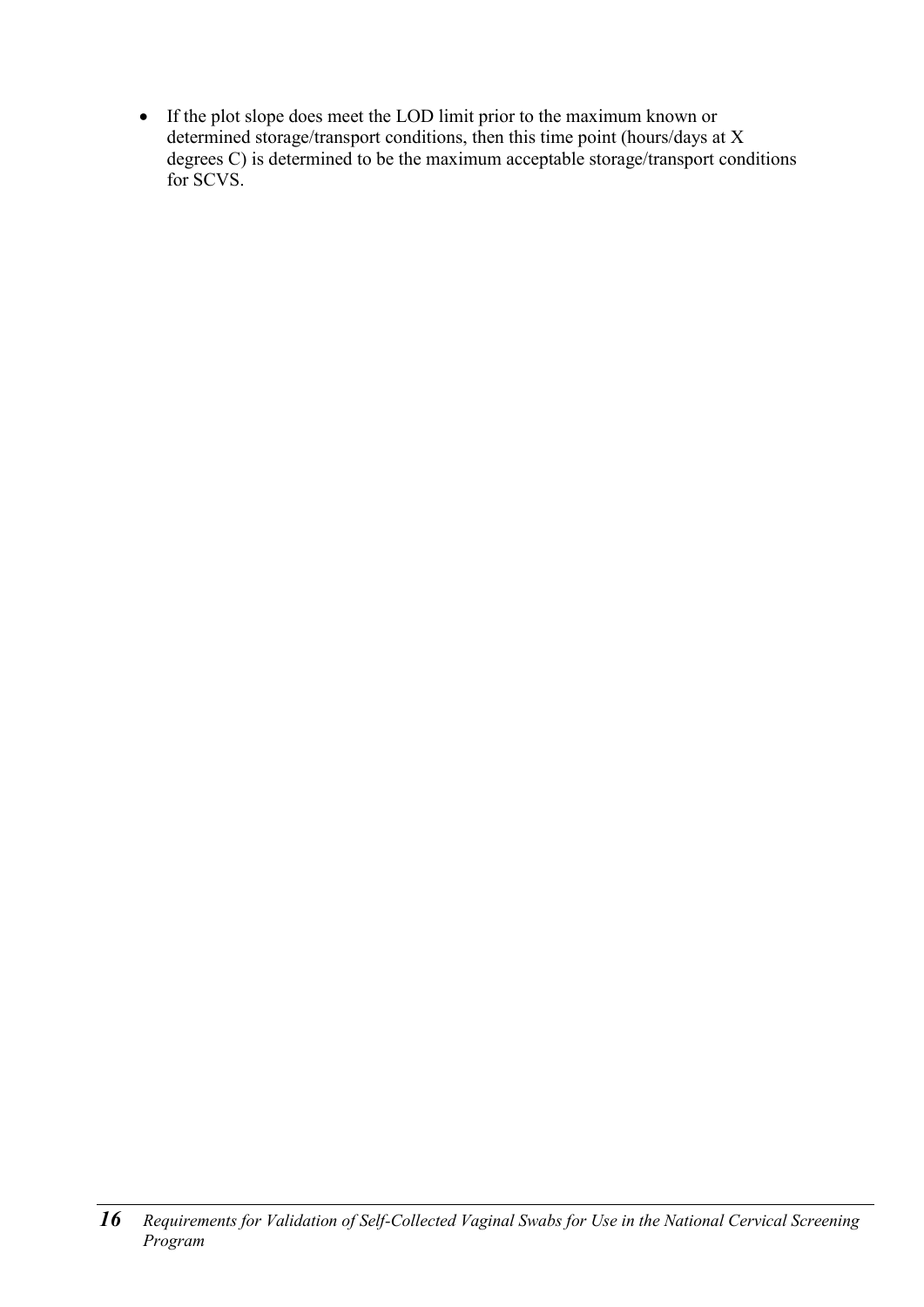### <span id="page-26-0"></span>**References**

1. Therapeutic Goods Administration, *Regulatory Requirements for In House IVDs,* Therapeutic Goods Administration, Canberra, viewed 1 July 2018, <https://www.tga.gov.au/publication/regulatoryrequirements-house-ivds

2. Therapeutic Goods Administration, *Reporting Adverse Events,* Therapeutic Goods Administration, Canberra, viewed 1 July 2018, <https://www.tga.gov.au/reporting-adverse-events.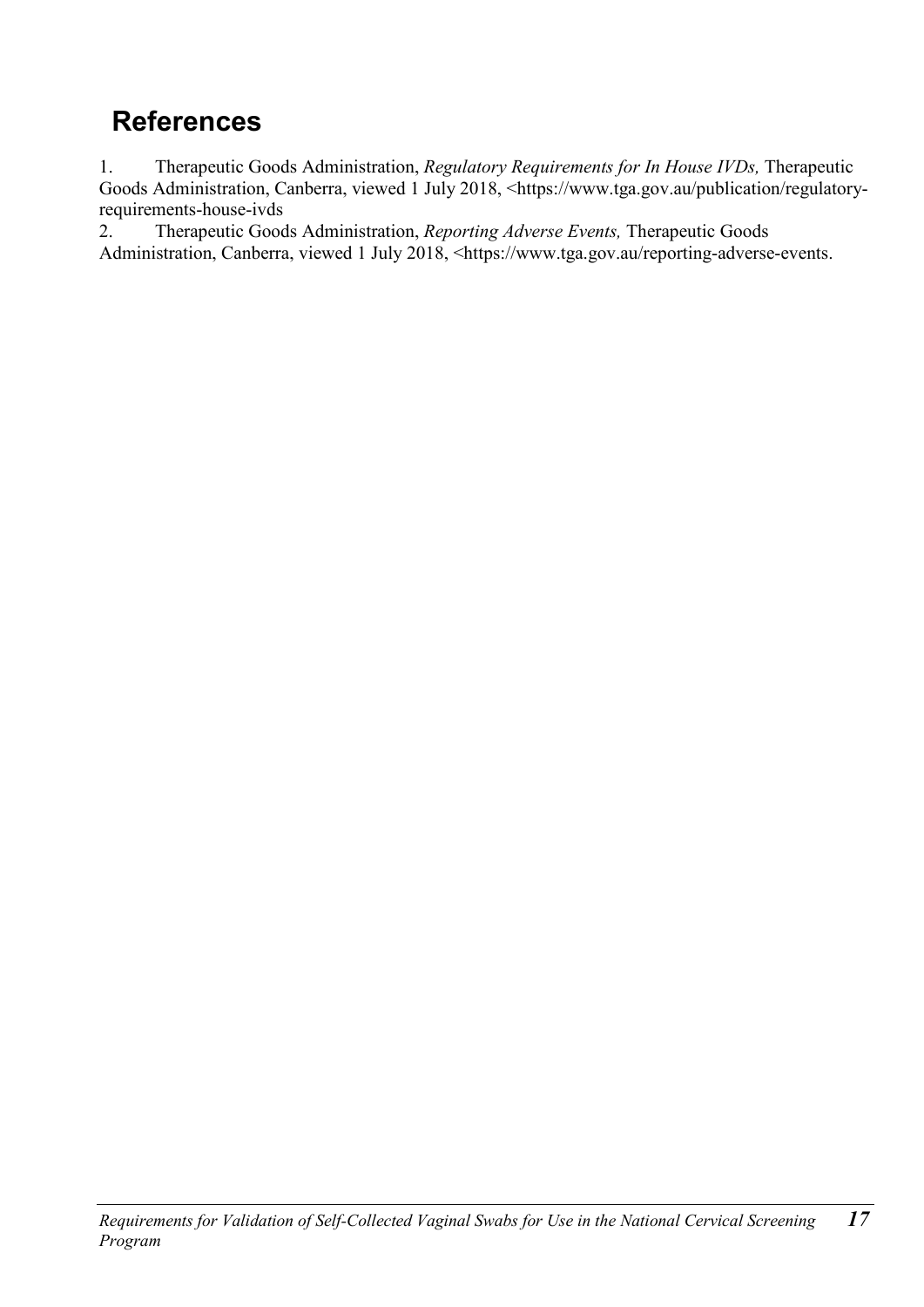# <span id="page-27-0"></span>**Bibliography**

Clinical and Laboratory Standards Institute *EP 25 Evaluation of Stability of In Vitro Diagnostic Reagents*, 1<sup>st</sup> Edition, 2009, USA, viewed on 1 July 2018, <https://clsi.org/standards/products/methodevaluation/documents/ep25/>

National Cervical Screening Program – Self Collection Policy, viewed 1 July 2018, Department of Health, Canberra <http://www.cancerscreening.gov.au/internet/screening/publishing.nsf/Content/selfcollection-policy>

National Cervical Screening Program: Guidelines for the management of screen-detected abnormalities, screening in specific populations and investigation of abnormal vaginal bleeding, viewed 1 July 2018 < https://wiki.cancer.org.au/australia/Guidelines:Cervical\_cancer/Screening>

*<sup>18</sup> Requirements for Validation of Self-Collected Vaginal Swabs for Use in the National Cervical Screening Program*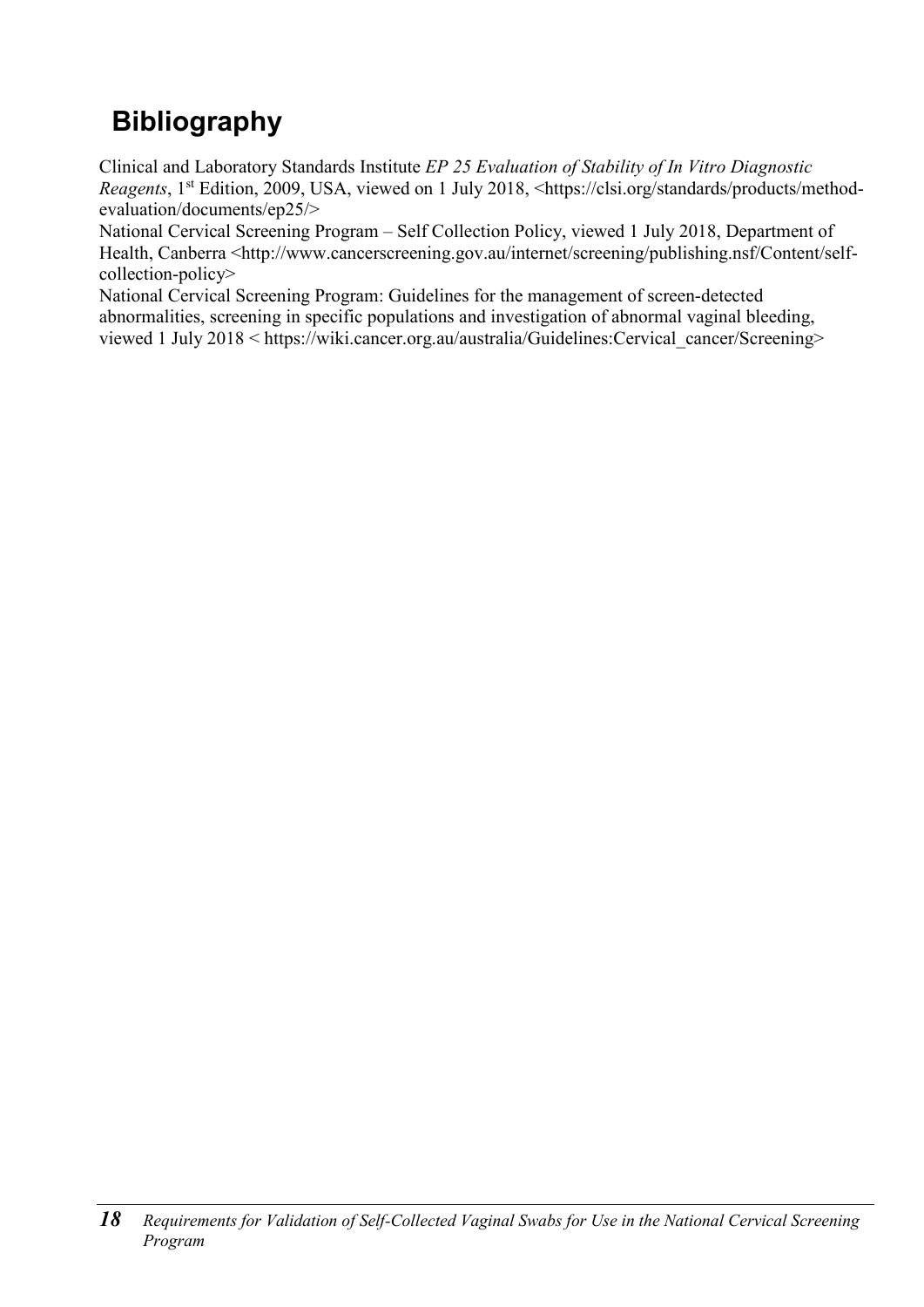# <span id="page-28-0"></span>**Acknowledgements**

Dr Tony Badrick (Chair) Mr Shane Byrne Dr Raymond Chan Mr Leon McNally Dr Bronwyn Morrish Ms Michelle McNiven Associate Professor Marion Saville Ms Gail Ward Members of the NPAAC Document Review and Liaison Committee (DRL) Members of the National Pathology Accreditation Advisory Council (NPAAC)